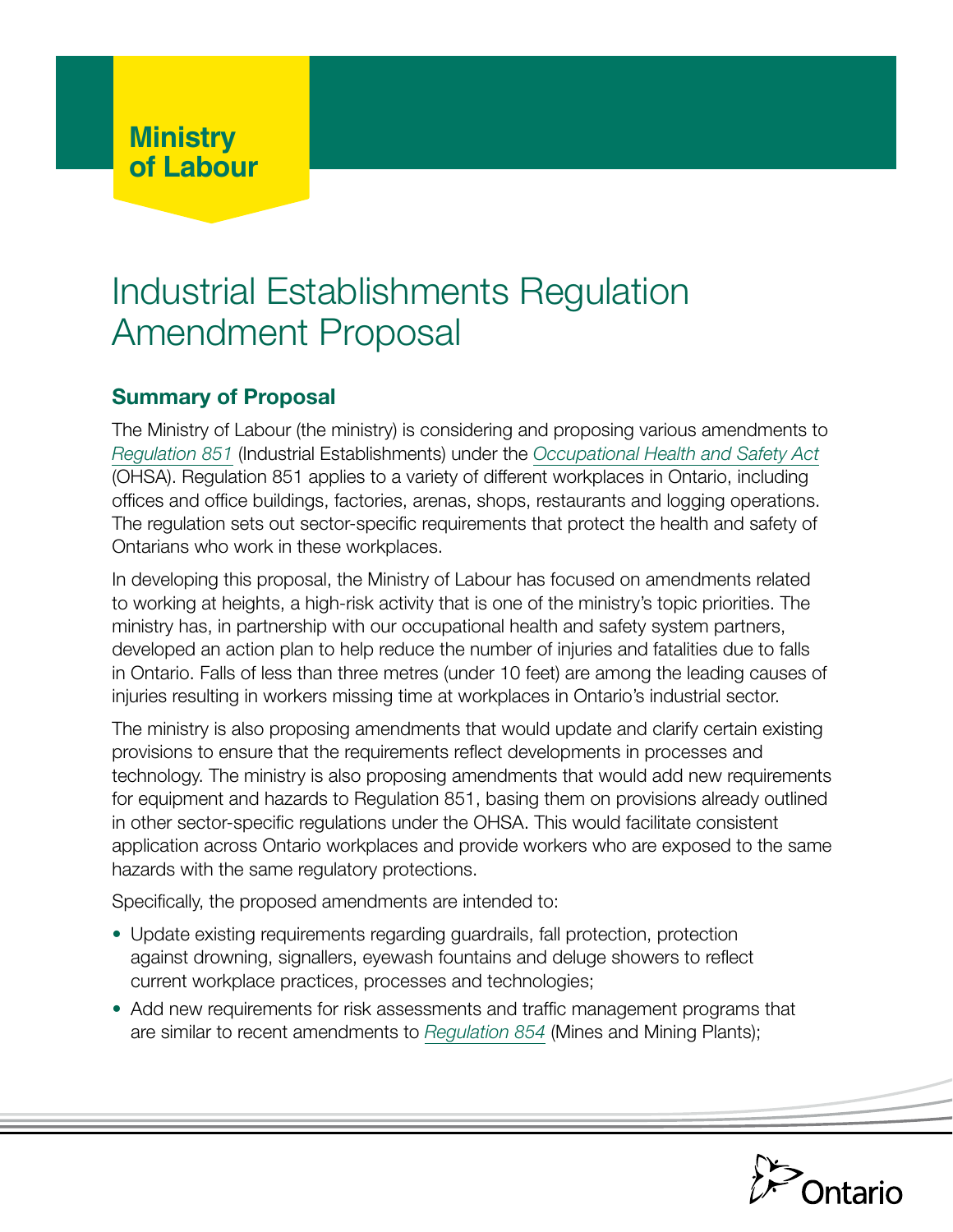- **•** Add new requirements for scaffolds and suspended access equipment, similar to existing requirements currently set out in *[O. Reg. 213/91](https://www.ontario.ca/laws/regulation/910213)* (Construction Projects);
- **•** Add new, specific requirements for storage racks and for high visibility safety apparel for signallers to improve worker health and safety and to improve clarity and transparency regarding compliance expectations; and
- **•** Make additional amendments for clarification and to increase alignment between OHSA regulations.

The ministry is seeking your feedback on the content of this consultation paper, which includes your overall thoughts and impressions on the proposed amendments to Regulation 851, as well as targeted questions about specific aspects of certain proposals. Your feedback will be considered during the development of possible amendments.

There are a number of types of workplaces in Ontario that are not covered by Regulation 851 requirements, and that are also not construction projects, mines, mining plants or health care facilities. In addition to answering the questions in this consultation paper about how well the proposals would work in industrial establishments, please also consider how they might work in other workplaces in the province. This feedback will help shape future regulatory proposals from the ministry.

If there are additional issues or concerns about current requirements in Regulation 851 that are not addressed in this paper, please let us know about those as well. They may be considered as part of this or future regulatory proposals.

# Summary of Proposed Regulatory **Amendments**

# **Risk Assessment**

## *Rationale*

Workplaces that adopt and apply a risk-based approach are in a better position to more effectively and efficiently control workplace hazards. A process that involves all workplace parties and focuses on controlling the highest risk hazards can significantly reduce the level of risk associated with those hazards, which in turn can lead to reduced workplace illnesses and injuries.

There are requirements for employers to conduct risk assessments of the workplace and to develop and maintain written measures to control risks and, if practicable, eliminate hazards in sections 5.1, 5.2 and 5.3 of Regulation 854 (Mines and Mining Plants), but there are no similar requirements in Regulation 851. This proposal would create greater alignment between OHSA regulations by adopting similar requirements for industrial establishments of a certain size.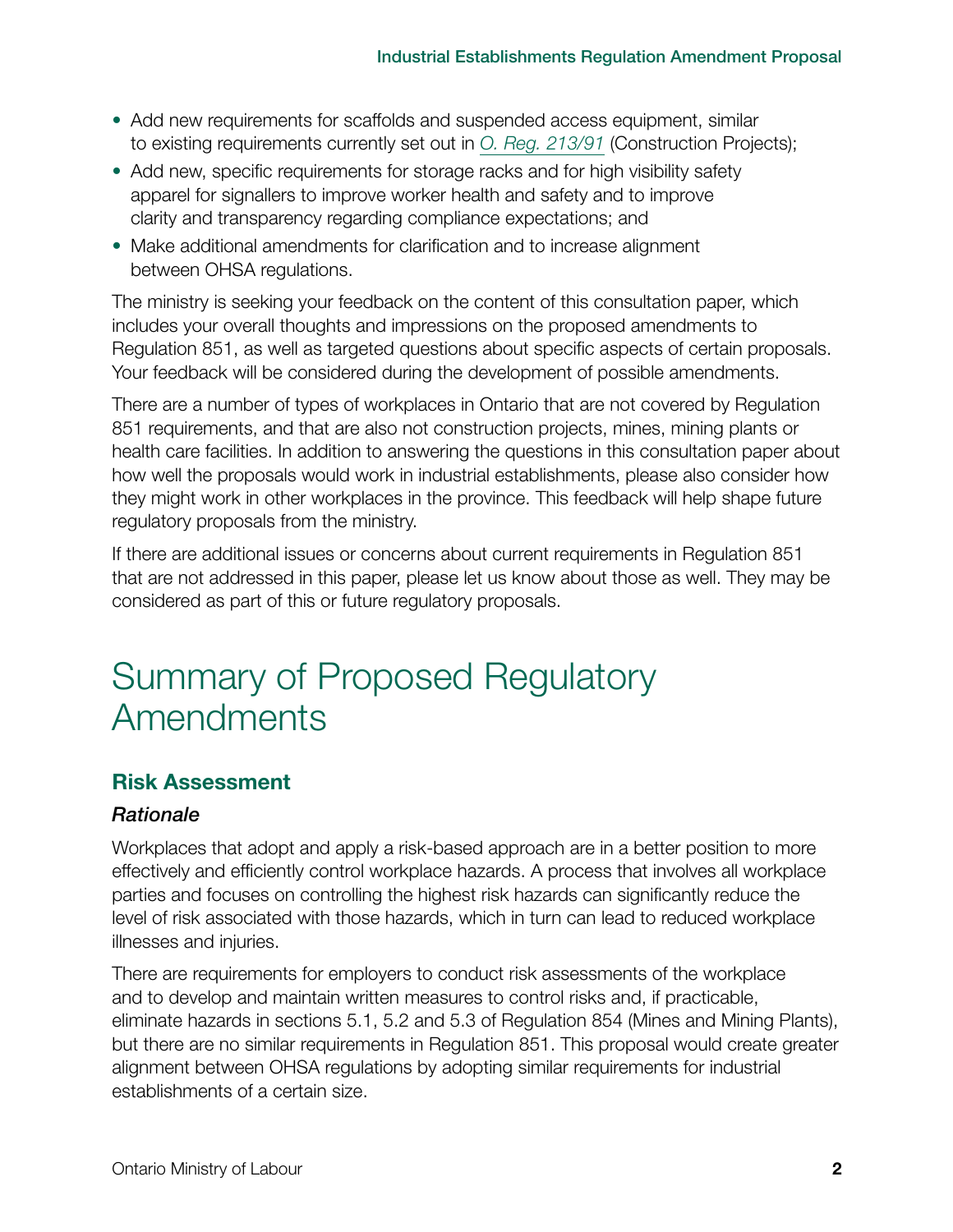# *Current Regulatory Requirements in Regulation 851 (Industrial Establishments)*

None.

## *Proposed Amendments*

The ministry is proposing to add new provisions that would require employers at certain industrial establishments to assess and manage the risks of hazards that may arise from the nature of the workplace, the type of work or the conditions of work. These requirements would apply only to industrial establishments where twenty (20) or more workers are regularly employed.

The assessment would need to take into account circumstances that would be common to similar workplaces as well as those circumstances that are specific to the workplace.

An employer would need to reassess the risks as often as is necessary but at least annually to ensure that the measures continue to protect the health and safety of workers.

The results of the assessment and any reassessments would need to be provided, in writing, to the joint health and safety committee.

An employer would need to develop and maintain written measures to control the risks and, where practicable, eliminate the hazards identified in the assessment as likely to expose a worker to injury or illness. This would be done in consultation with the joint health and safety committee.

The written measures would include provision and use of:

- engineering controls;
- **•** work practices;
- industrial hygiene practices;
- administrative controls;
- **•** substitution or reduction (i.e., using one tool or device instead of another); and
- **•** personal protective equipment, but only if the other measures listed above are not obtainable or are not practicable.

## *Questions*

- **•** Do you agree with this proposal? Why or why not?
- **•** Do you agree with limiting the proposed requirements for risk assessment and written measures to industrial establishments with at least twenty (20) regularly employed workers? Why or why not?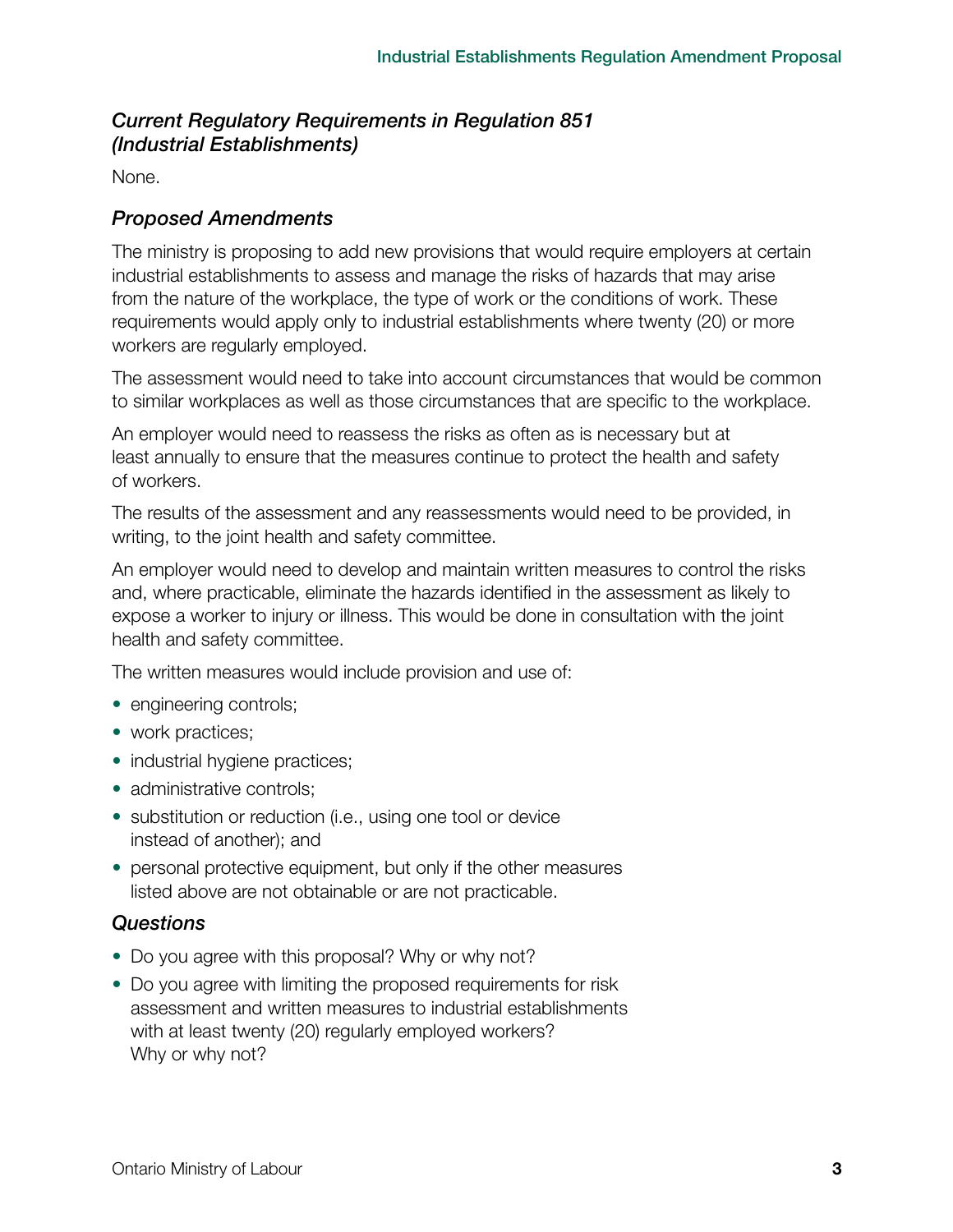# **Scaffolds and Work Platforms**

## *Rationale*

Scaffolding can provide workers safe access to work locations, creating a level and stable working platform and temporary storage for tools and materials to perform immediate tasks. There are provisions for scaffolds and work platforms in O. Reg. 213/91 (Construction Projects), but there are no similar requirements in Regulation 851, even though scaffolds may be used in industrial establishments (for example, to carry out maintenance tasks).

This proposal would add scaffolding requirements to Regulation 851, to ensure that scaffolding is erected, used and dismantled in a manner that affords the same protections to workers in industrial establishments or on construction projects.

#### *Current Regulatory Requirements in Regulation 851 (Industrial Establishments)*

None.

## *Proposed Amendments*

The ministry is proposing to add new requirements to Regulation 851 regarding scaffolds that would be substantially similar to those found in sections 126 through 136.0.1 of O. Reg. 213/91, including:

- **•** general design requirements for scaffolds;
- **•** design rules for scaffolds mounted on castors and wheels;
- **•** design rules for scaffolds over 10 or 15 metres;
- **•** design and strength requirements for scaffold platforms and other work platforms; and
- **•** general requirements for guardrails and means of access and egress.

To adapt these provisions for Regulation 851, any constructor duties set out in the O. Reg. 213/91 scaffold provisions would be assigned to the employer. Similarly, any references to the term "competent worker" would be replaced by "a worker with adequate knowledge, training and experience". References to "project" would be replaced by "workplace". These proposed modifications reflect that "constructors" are usually only present at an industrial establishment if a construction project is taking place, and that "competent worker" is not a defined term in Regulation 851.

Any references to "number 1 grade spruce" would be replaced by a reference to "number 1 grade spruce-pine-fir (S-P-F) or better" to reflect modern lumber grading as set out by the National Lumber Grades Authority. This organization is responsible for the establishment of Canadian lumber grading rules and standards. The required dimensions for sawn lumber planks would not change – they would have to be at least forty-eight millimetres thick by 248 millimetres wide.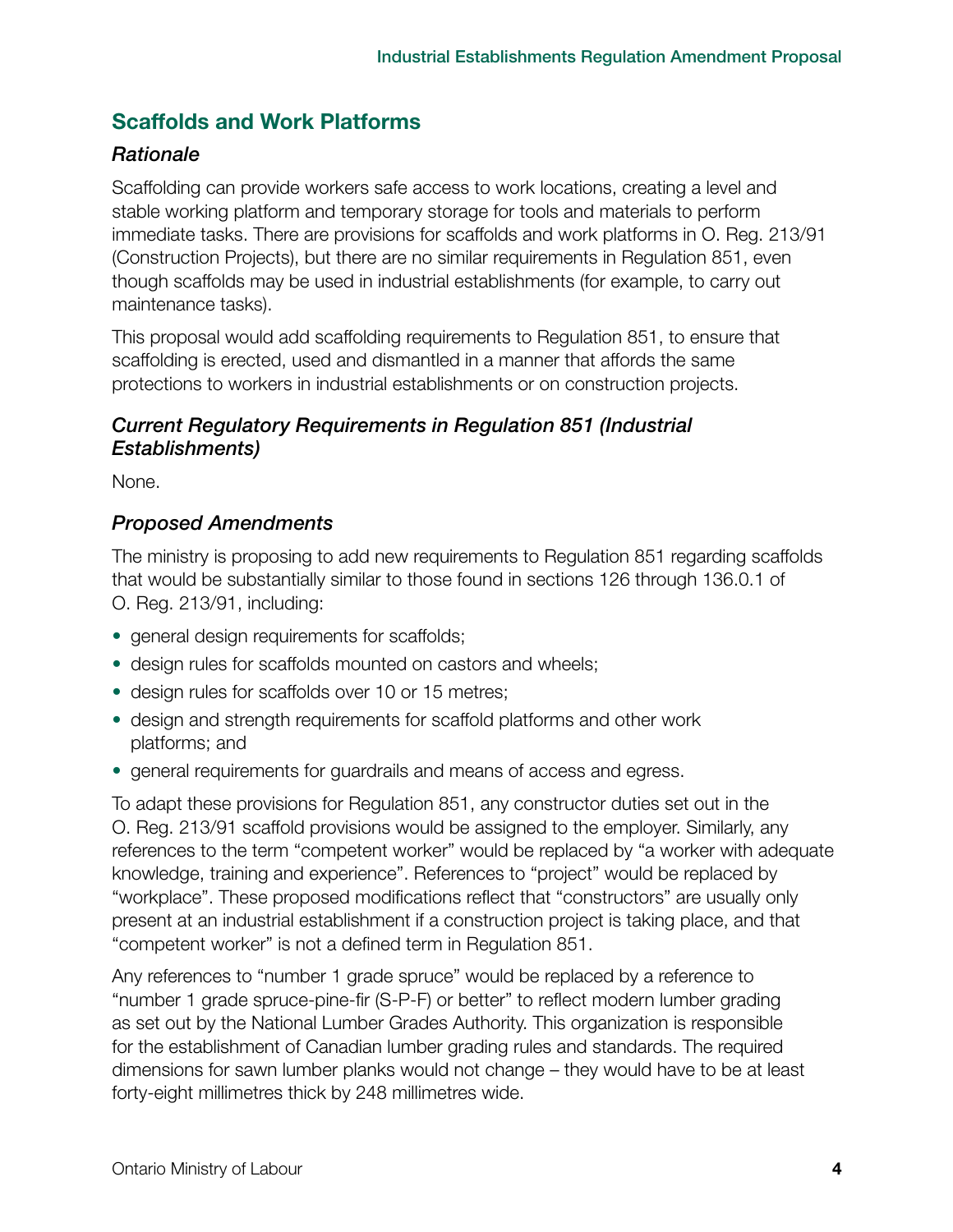A scaffold platform or another work platform that is 2.4 metres or taller would need to be equipped with an adequate guardrail system that would consist of a top rail, intermediate rail and toeboard. It would have to be capable of resisting the maximum force to which it is likely to be subjected.

A scaffold platform or other work platform would need to have stairs, runways, ramps or ladders to allow workers to access and leave the platform.

Requirements for centre pole scaffolds that are used for construction of silos (see sections 132 and 133 of O. Reg. 213/91) are not part of this proposal, and therefore would not be added to Regulation 851. Similarly, the special requirements for masonry units (see section 136 of O. Reg. 213/91) would not be added. These activities are specific to construction projects.

#### *Questions*

- **•** Do you agree with this proposal? Why or why not?
- **•** Do you have any concerns about using sawn lumber planks that are of number 1 grade spruce-pine-fir (S-P-F) or better? Are these planks readily available?

# **Limit States Design**

#### *Rationale*

The *[Ontario Building Code](https://www.ontario.ca/laws/regulation/120332)* (OBC) no longer lists the "allowable unit stresses" for materials. Instead, the OBC uses the limit states design methodology to calculate structural strength.

This proposal would bring Regulation 851 into greater alignment with the OBC, current engineering practice, and similar requirements in O. Reg. 213/91 (Construction Projects).

#### *Current Regulatory Requirements in Regulation 851 (Industrial Establishments)*

None.

#### *Proposed Amendments*

In keeping with the design methodology set out in the OBC, the ministry is proposing that Regulation 851 reference the limit states design methodology rather than "allowable unit stresses" in the new proposed scaffold sections. This proposal would specify that:

- **•** every scaffold would have to be designed and constructed to support or resist the maximum load or force to which it is likely to be subjected, determined using limit states design with a load factor of at least 3.0;
- **•** every scaffold platform and other work platform would have to be designed, constructed and maintained to support all loads and forces to which it is likely to be subjected, and at least 2.4 kilonewtons per square metre determined using limit states design with a load factor of at least 1.5; and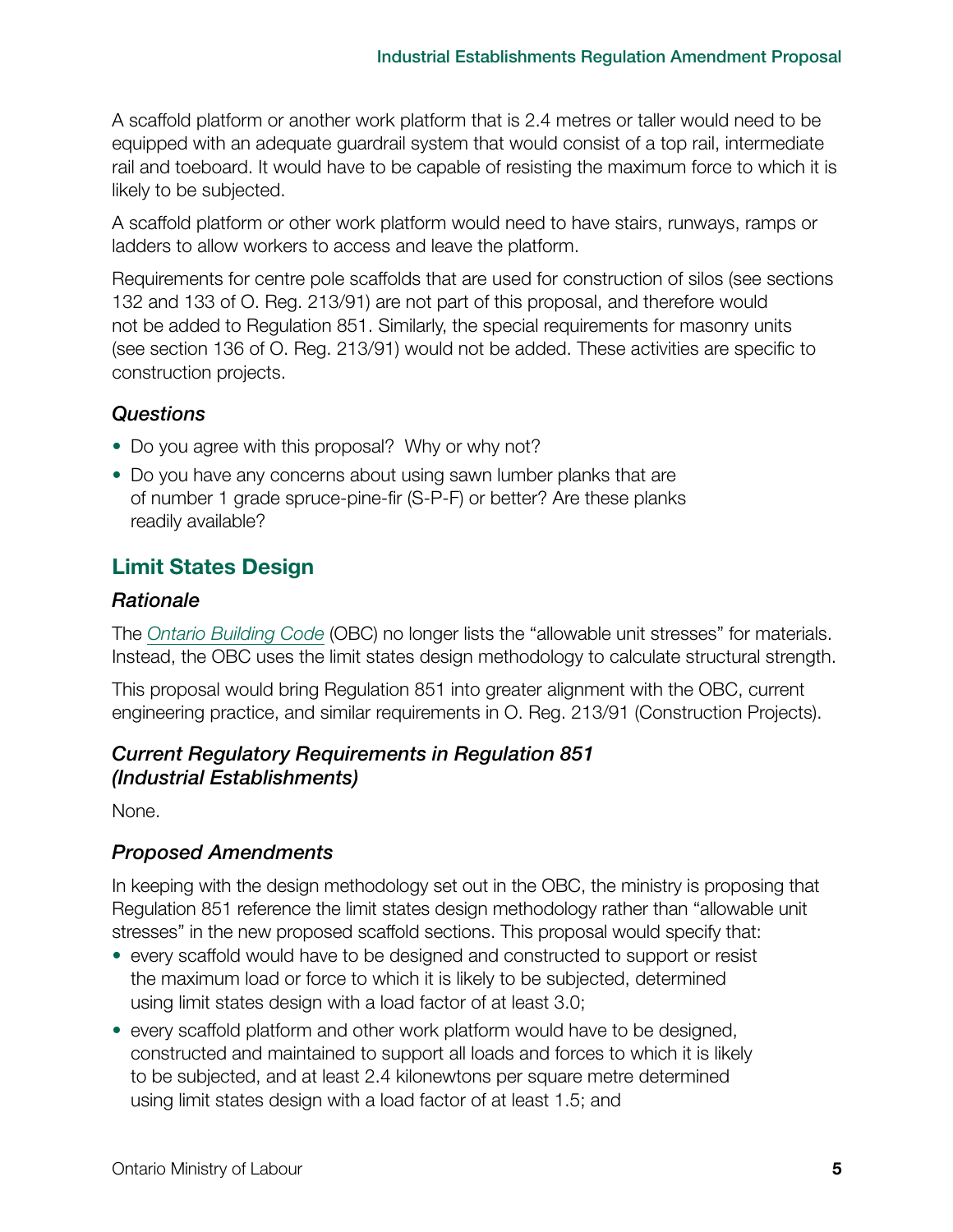**•** each component of a scaffold platform or other work platform would need to be capable of supporting a load of at least 2.2 kilonewtons determined using limit states design with a load factor of at least 1.5.

This proposal would still allow working stress methodology to be used as an alternate method of calculation, as long as the safety factors are at least equal to those required for the limit states design methodology set out in the regulation.

## *Questions*

- **•** Do you agree with this proposal? Why or why not?
- **•** Do you have any comments about the proposed load factors outlined above? Are they appropriate for scaffolds used in industrial establishments? Are they reasonably equivalent to the strength requirements for scaffolds currently set out in O. Reg. 213/91 (Construction Projects)?

# **Suspended Work Platforms and Boatswain's Chairs**

## *Rationale*

There are provisions for suspended work platforms and boatswain's chairs in O. Reg. 213/91 (Construction Projects), but there are no similar requirements in Regulation 851, even though this equipment may occasionally be used in industrial establishments (for example, to inspect the outer envelope of a water tank).

This proposal would add new requirements to Regulation 851 so that workers using suspended work platforms and boatswain's chairs are afforded the same protection, whether they are on a construction project or at an industrial establishment.

## *Current Regulatory Requirements in Regulation 851 (Industrial Establishments)*

None.

## *Proposed Amendments*

The ministry is proposing to add requirements to Regulation 851 regarding suspended work platforms that are substantially similar to those found in the Construction Projects Regulation.

This proposal would amend Regulation 851 to include similar requirements to those that are currently set out in sections 136 – 142.06 of O. Reg. 213/91, including:

- **•** general design requirements for suspended work platforms;
- **•** training requirements for workers who may use or inspect suspended work platforms;
- **•** requirements for the testing of suspended work platforms, both before first use and at least annually thereafter while the equipment is being used;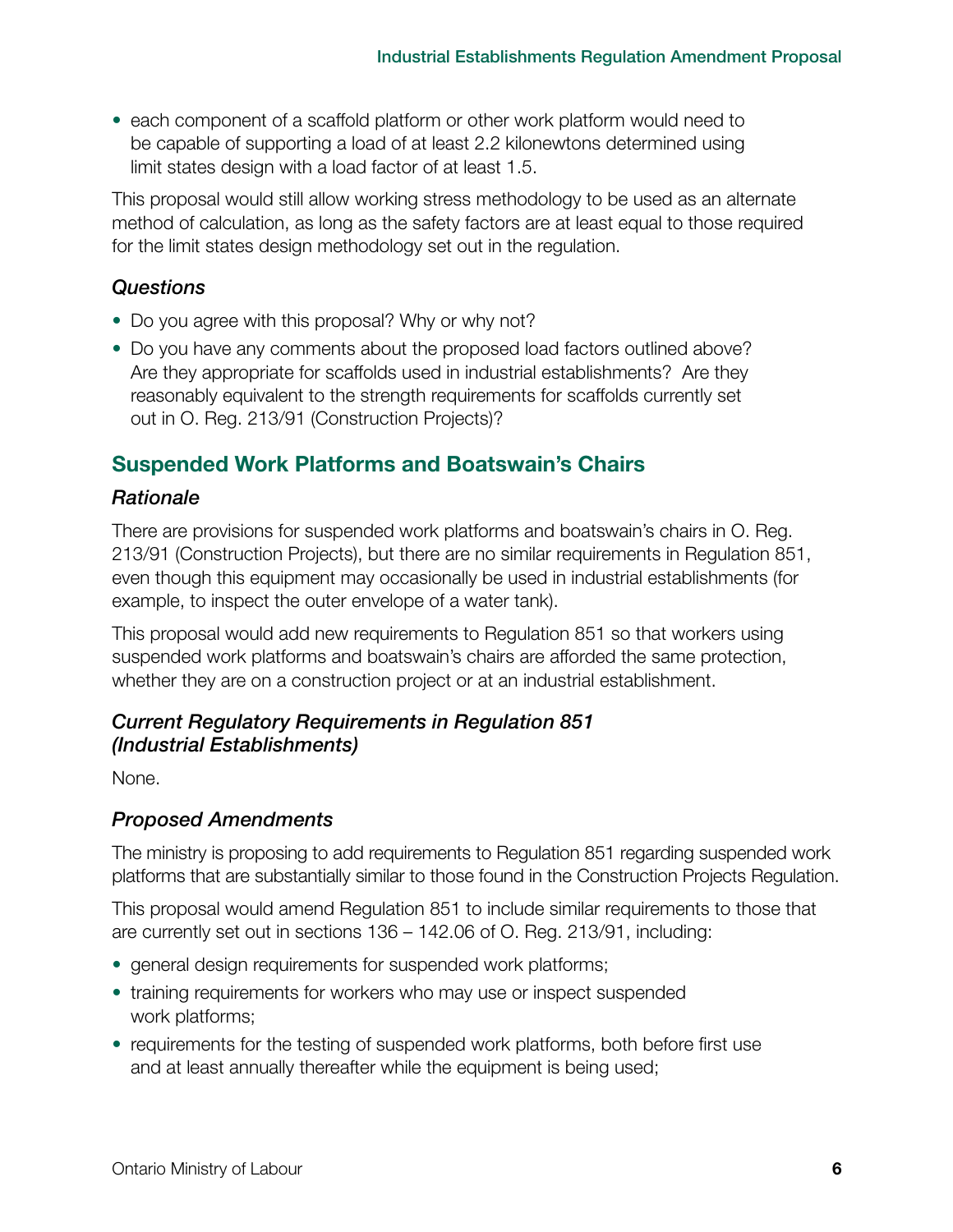- **•** requirements for permanent equipment logs to be kept and maintained;
- **•** specific requirements for fixed supports, roof plans, work plans and installation of suspended work platforms prior to their use; and
- **•** requirements addressing structural aspects of suspended work platforms while in use, as well as the safety of workers using the equipment.

This proposal would also add definitions of several terms to section 1 of Regulation 851 – terms used in provisions setting out requirements for suspended access equipment. These definitions would be consistent with those currently found in O. Reg. 213/91 and would include "suspended work platform system", "rated platform capacity", "non-destructive test", "generic installation drawing", "fixed support", "site-specific installation drawing", and "critical weld".

Any constructor duties set out in the O. Reg. 213/91 provisions would be assigned to the employer in Reg. 851. Similarly, any references to the term "competent worker" would be replaced by "a worker with adequate knowledge, training and experience". References to "project" would be replaced by "workplace". These proposed modifications reflect that "constructors" are usually only present at an industrial establishment if a construction project is taking place, and that "competent worker" is not a defined term in Regulation 851.

## *Questions*

**•** Do you agree with this proposal? Why or why not?

# **Guardrails, Toeboards and Coverings**

#### *Rationale*

In industrial establishments, guardrails and coverings are usually the first line of defence in protecting workers from the hazard of falling. As preventing falls from heights is a key priority for the ministry, the proposal would clarify the requirements for guardrails and coverings in Regulation 851 to ensure the safety of workers is protected, and improve consistency with existing Ontario Building Code requirements for guards.

#### *Current Regulatory Requirements in Regulation 851 (Industrial Establishments)*

- **13.** (1) Subject to subsection (2), there shall be a guardrail,
	- (a) around the perimeter of an uncovered opening in a floor, roof or other surface to which a worker has access;
	- (b) at an open side of,
		- (i) a raised floor, mezzanine, balcony, gallery, landing, platform, walkway, stile, ramp or other surface, or
		- (ii) a vat, bin or tank, the top of which is less than 107 centimetres above the surrounding floor, ground, platform or other surface; and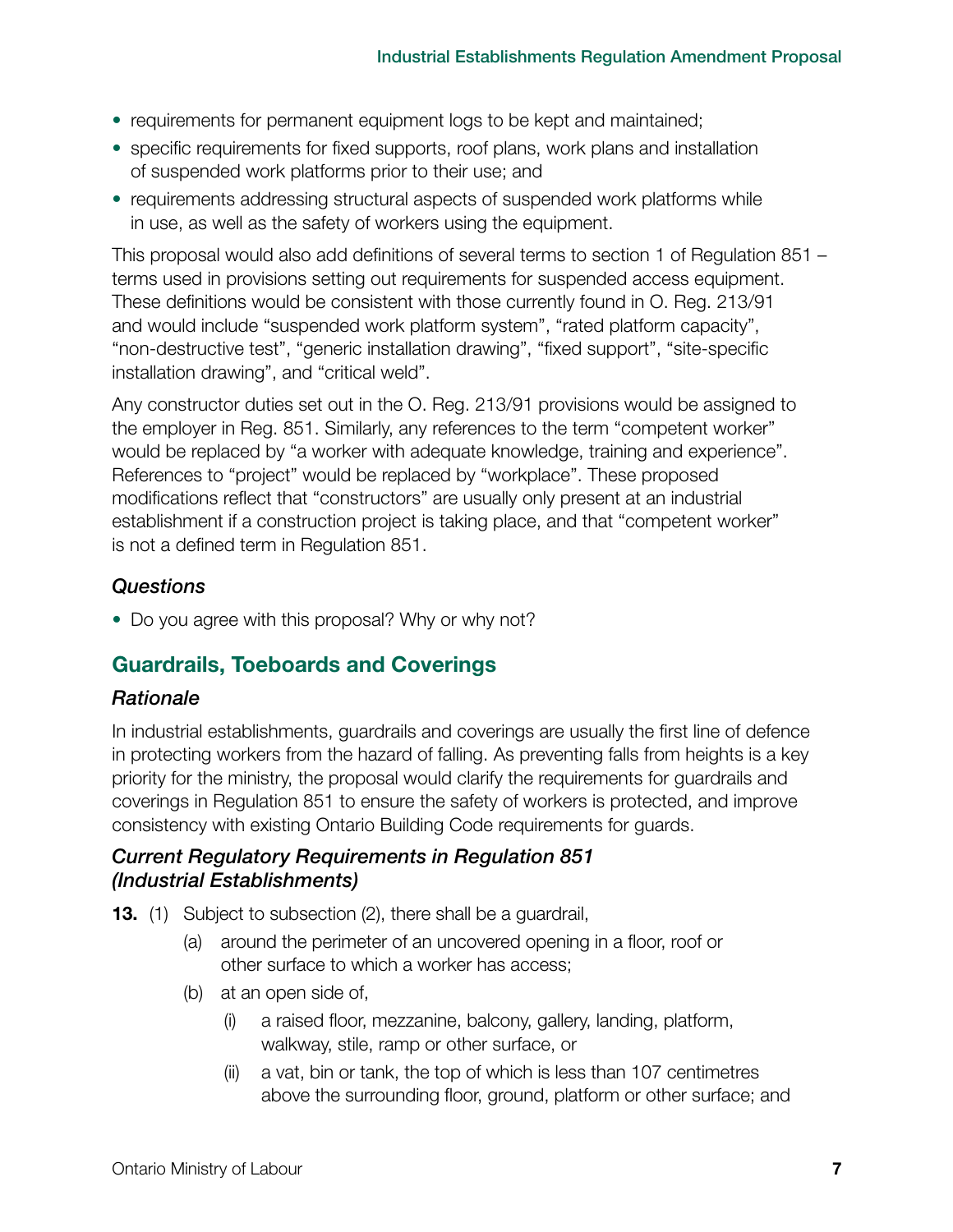- (c) around a machine, electrical installation, place or thing that is likely to endanger the safety of any worker.
- (2) Subsection (1) does not apply to,
	- (a) a loading dock;
	- (b) a roof to which access is required only for maintenance purposes; and
	- (c) a pit used for,
		- (i) work on an assembly line, or
		- (ii) maintenance of vehicles or similar equipment.
- **14.** (1) A guardrail shall,
	- (a) have a top rail located not less than 91 and not more than 107 centimetres above the surface to be guarded;
	- (b) have a mid rail;
	- (c) if tools or other objects may fall on a worker, have a toe-board that extends from the surface to be guarded to a height of at least 125 millimetres; and
	- (d) be free of splinters and protruding nails.
	- (2) A guardrail shall be constructed to meet the structural requirements for guards as set out in the Building Code.
- **15.** A cover on an opening in a floor, roof or other surface shall be,
	- (a) secured in place; and
	- (b) constructed to meet the structural requirements for loads due to the use of floors and roofs as set out in the Building Code.

The ministry is proposing amendments to sections 13 through 15 of Regulation 851 to clarify the requirements for guardrails, toeboards and coverings and any exemptions to those requirements. The proposed amendments would clarify that the requirements for guardrails apply to fixed elements in industrial establishments, whether inside or outside of a building. This would include installed machinery or fixtures. Guardrail requirements for moveable equipment such as scaffolds, suspended work platforms and elevating work platforms would be set out in separate provisions.

This proposal would add a new definition of "guardrail system" to Regulation 851, which would mean an assembly of components joined together to provide a barrier to prevent a worker from falling from the edge of a surface. This is identical to the definition in O. Reg. 213/91 (Construction Projects).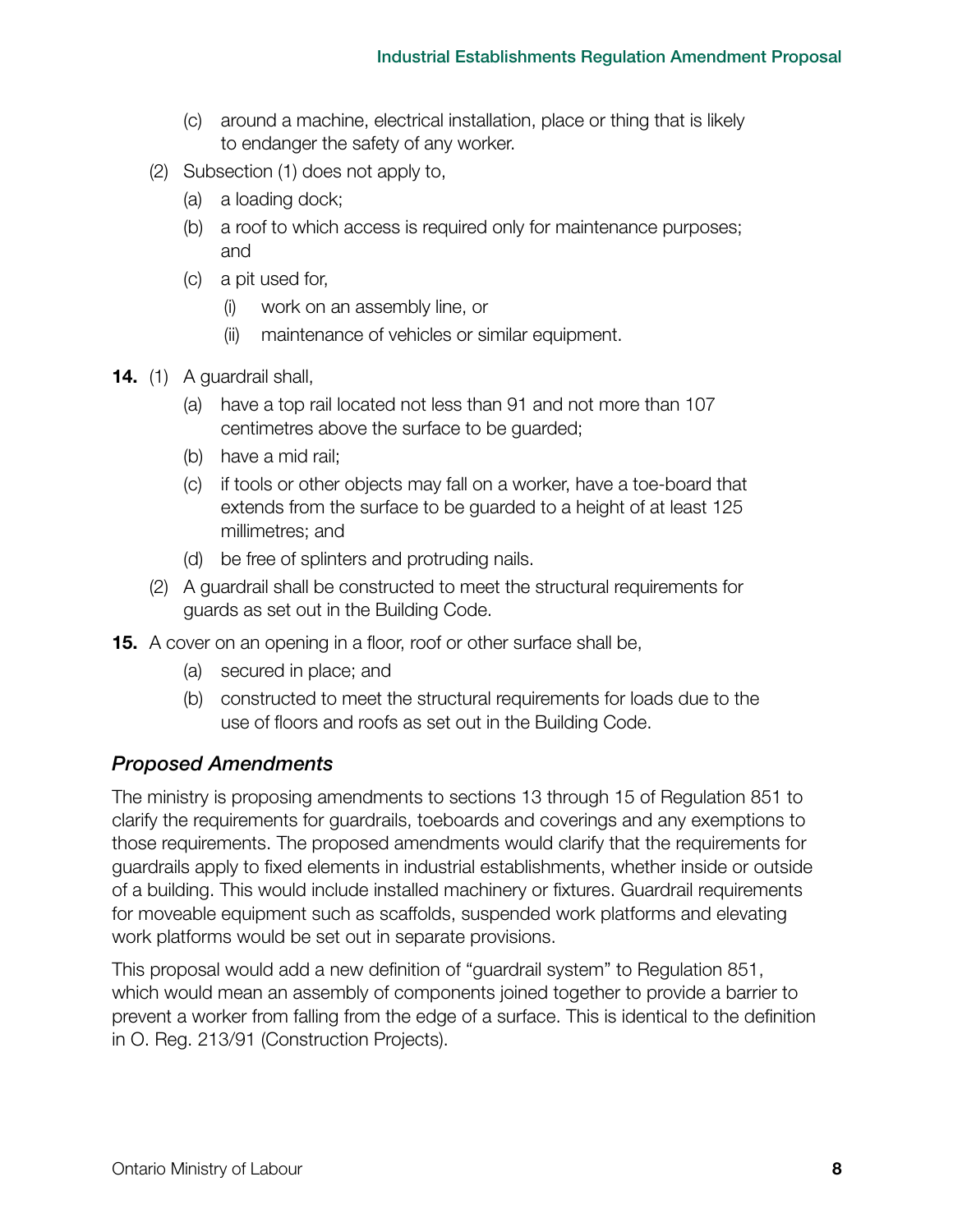This proposal would add two new situations in which a guardrail system would be required under subsection 13(1) – at the open side of a stairway or at the top of an unguarded shaft. Otherwise, guardrail systems would continue to be required in all of the situations currently mentioned in this subsection.

Regulation 851 does not currently set out a specific height that would trigger the requirement for guardrails. For more clarity, the ministry is proposing to require guardrail installation where the drop from one level to the next is 60 cm (approximately 2 feet) or greater. This is consistent with the provisions for guards in the Ontario Building Code.

The current exemptions to guardrail requirements in subsection 13(2) would remain. In addition, two new exemptions are proposed to reflect current workplace practices. In order to protect workers, this proposal would explicitly require that appropriate measures be put in place to protect the safety of workers whenever there is an exemption. The first new proposed exemption from guardrail requirements would be limited to the portion of the edge of a platform used to access an assembly line, if a permanent guardrail would prevent work from being performed. The second new proposed exemption from guardrail and covering requirements would be confined to the parts of performance stages and scenic units that are, or could be, visible to the audience (such as the front of a performance stage, for example).

This proposal would modify section 14 of Regulation 851 to align the minimum and maximum top rail heights with those in O. Reg. 213/91 (Construction Projects): the top rail would therefore have to be between 90 cm and 110 cm. Furthermore, it would clarify that the intermediate rail would need to be midway between the top rail and toeboard or working surface, and the intermediate rail could be replaced by a panel or pickets, if, like the rest of the guardrail system, the materials meet the structural requirements for guards as set out in the Ontario Building Code.

It is proposed that Regulation 851 should allow for the situations in which a top rail may be less than 90 cm, specifically in front of seating in indoor or outdoor places of assembly. This would align with requirements in the Ontario Building Code. In situations where a worker is elevated above the surface where a guardrail installed, Regulation 851 would require that the guardrail be raised or that other precautions, such as use of a personal fall protection system, be taken.

This proposal would add conditions to Regulation 851 that would address the temporary removal of a guardrail system or covering, including a requirement that the guardrail or covering be replaced immediately after the work is completed or if the area is left unattended. Appropriate measures, such as use of personal fall protection systems, would have to be put into place to protect workers in the area.

#### *Questions*

**•** Do you agree with this proposal? Why or why not?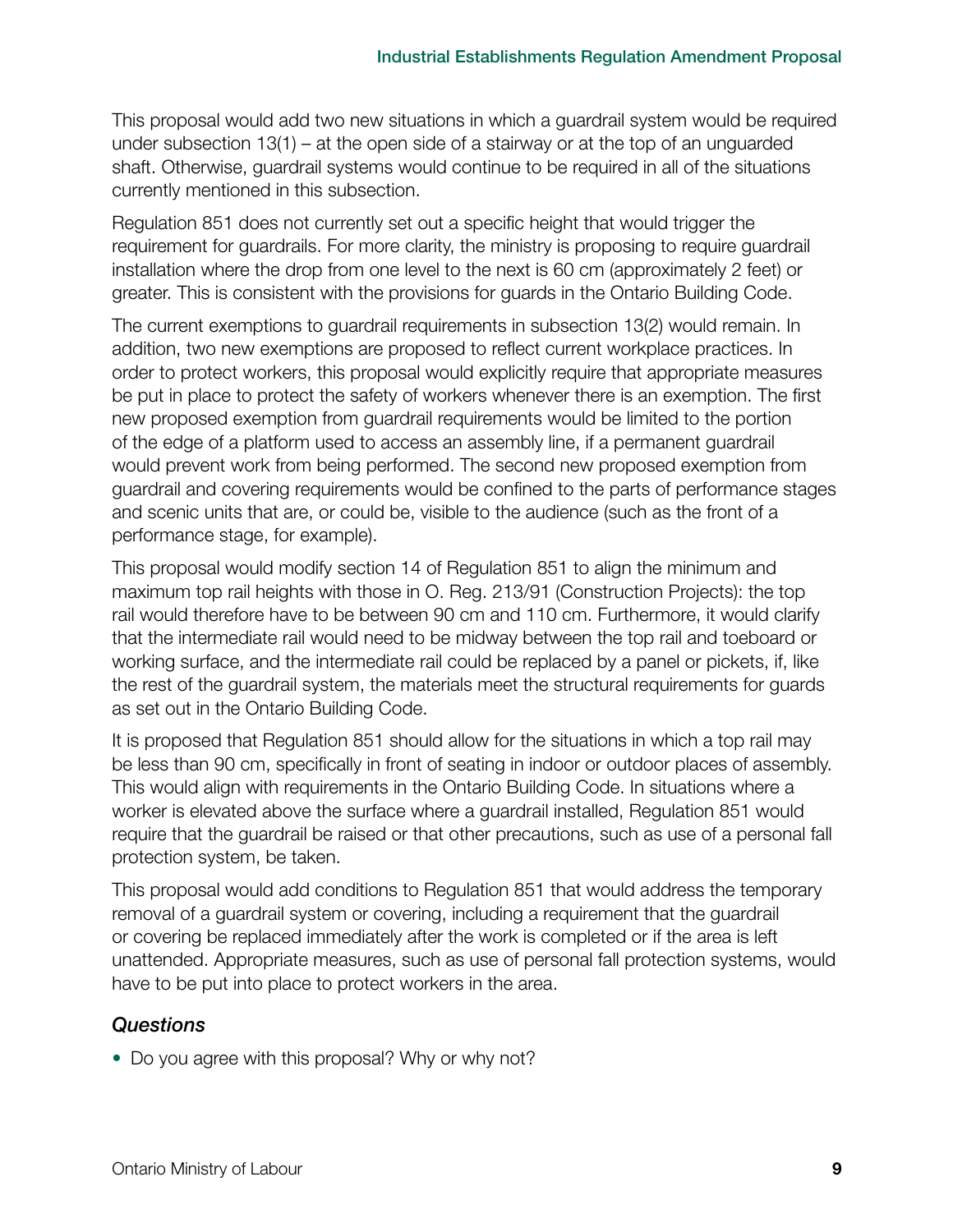- **•** Are there any additional situations in which it would not be possible to install guardrails that would meet the proposed requirements such that additional exemptions should be considered? If so, what are they?
- **•** The proposed amendments would apply to fixed elements are there types of movable or temporary equipment or structures that should also be equipped with guardrails?

# **Fall Protection**

# *Rationale*

Preventing falls from heights, and the serious injuries to workers that can result, is a key priority for the ministry. Work-related deaths from falls at industrial workplaces are a significant concern.

The ministry is therefore proposing to include more specific fall protection requirements in Regulation 851, aligning with the detailed requirements in O. Reg. 213/91 (Construction Projects).

## *Current Regulatory Requirements in Regulation 851 (Industrial Establishments)*

- **85.** Where a worker is exposed to the hazard of falling and the surface to which he or she might fall is more than three metres below the position where he or she is situated,
	- (a) the worker shall wear a serviceable safety belt or harness and lifeline that is adequately secured to a fixed support and so arranged that the worker cannot fall freely for a vertical distance of more than 1.5 metres; and
	- (b) the fall arrest system described in clause (a) shall,
		- have sufficient capacity to absorb twice the energy and twice the load that under the circumstances of its use may be transmitted to it, and
		- (ii) be equipped with a shock absorber or other devices to limit the maximum arresting force to 8.0 kilonewtons to the worker.

# *Proposed Amendments*

The ministry is proposing to amend Regulation 851 by replacing existing fall protection requirements with new provisions that are substantially similar to those found in sections 26 through 26.9 of O. Reg. 213/91, with the exception of sections 26.2 (training) and 26.3 (guardrails). Where appropriate, additional modifications that reflect the application of these requirements in industrial establishments have also been proposed and are outlined below.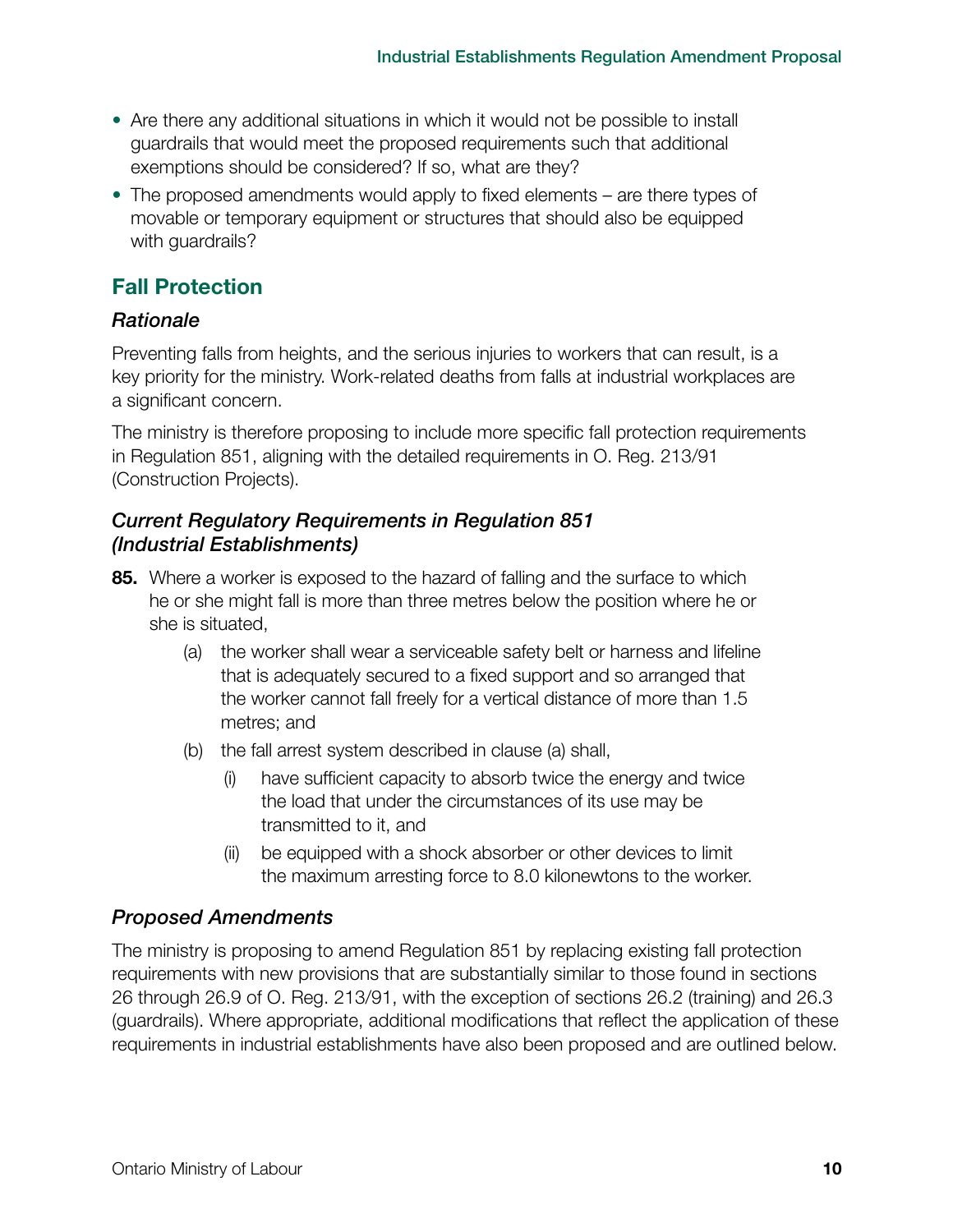It is proposed that the fall protection requirements would apply where a worker at an industrial establishment may be exposed to any of the following hazards:

- 1. Falling more than 3 metres.
- 2. Falling into operating machinery.
- 3. Falling into water or another liquid.
- 4. Falling into or onto a hazardous substance or object.
- 5. Falling through an opening on a work surface.

The fall protection requirements would not apply where a guardrail or covering has been installed, as set out elsewhere in the regulation (see proposal regarding sections 13 to 15 in the section above). In these cases, workers would not be exposed to the hazard of falling.

In addition, it is proposed that certain workers in specific sectors be exempted from some or all of the fall protection requirements. For example, arborists and first responders use specialized harnesses and techniques, so some of the equipment-specific requirements may not be applicable. Performers, whether performing live or being filmed, are part of a unique industry that may use non-standard procedures and methods to protect workers while they are rehearsing or performing. Any new exemptions to fall protection requirements would be accompanied by a requirement that these workers be protected by alternative measures and procedures that are reasonable in the circumstances.

Section 79 of Regulation 851 already requires instruction and training of workers on the subject of the use and care of protective clothing, equipment and devices. Therefore, the ministry is not proposing the adoption of the training requirements found in section 26.2 of O. Reg. 213/91. Further, this proposal would not require workers who use fall protection equipment in industrial establishments to complete an approved working at heights training program as required under *[O. Reg. 297/13](https://www.ontario.ca/laws/regulation/130297)* (Occupational Health and Safety Awareness and Training).

Where a fall protection system is required to be used, a worker would need to be adequately protected by the highest ranked method that is practicable from the following ranking of fall protection methods:

- 1. A travel restraint system
- 2. A fall restricting system
- 3. A fall arrest system
- 4. A safety net

As in O. Reg. 213/91, before any use of a fall arrest system or safety net, the employer would need to develop written procedures for rescuing any worker whose fall is arrested.

Similar to O. Reg. 213/91, the amendments to Regulation 851 would set out requirements for the design of fall protection systems and their components. Components of the various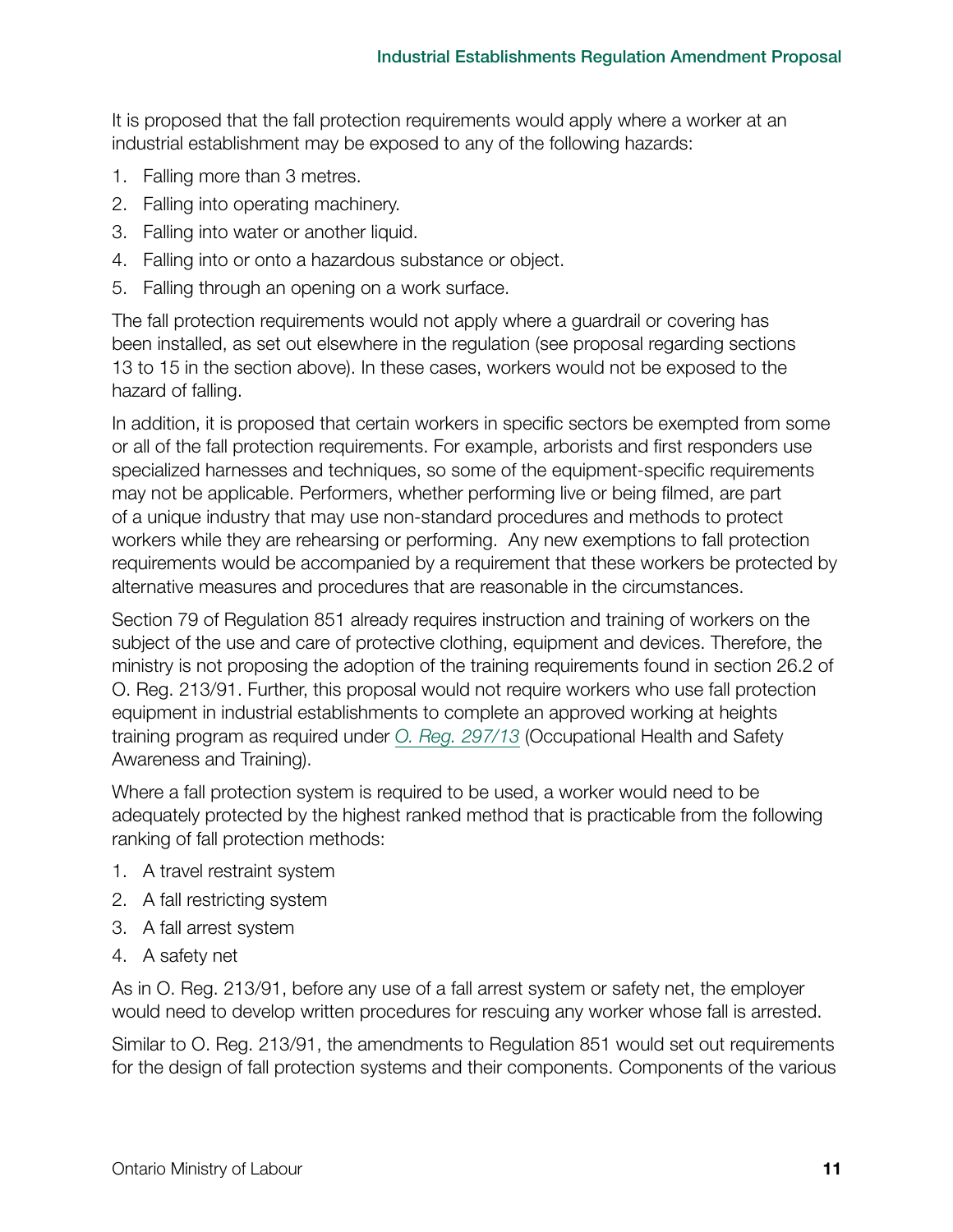kinds of fall protection systems would need to be designed in accordance with good engineering practice and meet good engineering standards. There would also be specific requirements regarding the design and use of fixed supports/anchors, as well as lifelines and lanyards.

As is currently the case in O. Reg. 213/91, the strength of permanent fixed supports/ anchors would be tied to the requirements of the Ontario Building Code, which are based on CAN/CSA-Z91 – Health and Safety Code for Suspended Equipment Operations. This proposal would require that temporary fixed supports for fall arrest systems be equally strong (i.e. capable of resisting 22.2 kN of force).

Any type of fall protection system would need to be inspected before each use by a worker with adequate knowledge, training and experience to conduct the inspection.

This proposal would add a new definition of "fall restricting system" to Regulation 851, which would align with the definition in CSA Standard Z259.17 – 16 (Selection and use of active fall-protection equipment and systems), published by the Canadian Standards Association. A fall restricting system would only be permitted for use by workers climbing wood poles.

This proposal would also add definitions of several other terms to section 1 of Regulation 851 – terms used in provisions setting out requirements for fall protection. These definitions would be consistent with those currently found in O. Reg. 213/91 and would include "fall arrest system"; "full body harness"; "safety belt"; "safety net"; "travel restraint system"; and "fixed support". Some of these terms are also used in provisions related to other topics discussed in this consultation paper, such as the proposed amendments for suspended work platforms and boatswain's chairs.

#### *Questions*

- **•** Do you agree with this proposal? Why or why not?
- **•** The proposal outlines five situations in which the use of a fall protection system would be required. Are there additional situations in which fall protection requirements should apply?
- **•** Do the categories of fall protection systems listed in this proposal adequately describe the types of fall protection systems that may be used at industrial establishments?
- **•** Subsection 26.1(3) of O. Reg. 213/91 sets out specific Canadian Standards Association (CSA) standards that components of fall protection systems must meet. Should these same standards be explicitly referenced in Regulation 851 or should the regulation reference "good engineering standards", with the specific standards listed in guidance material?
- **•** Do you agree that the strength requirements for temporary fixed supports/ anchors should be equal to the strength requirements for permanent fixed supports/anchors? Please explain.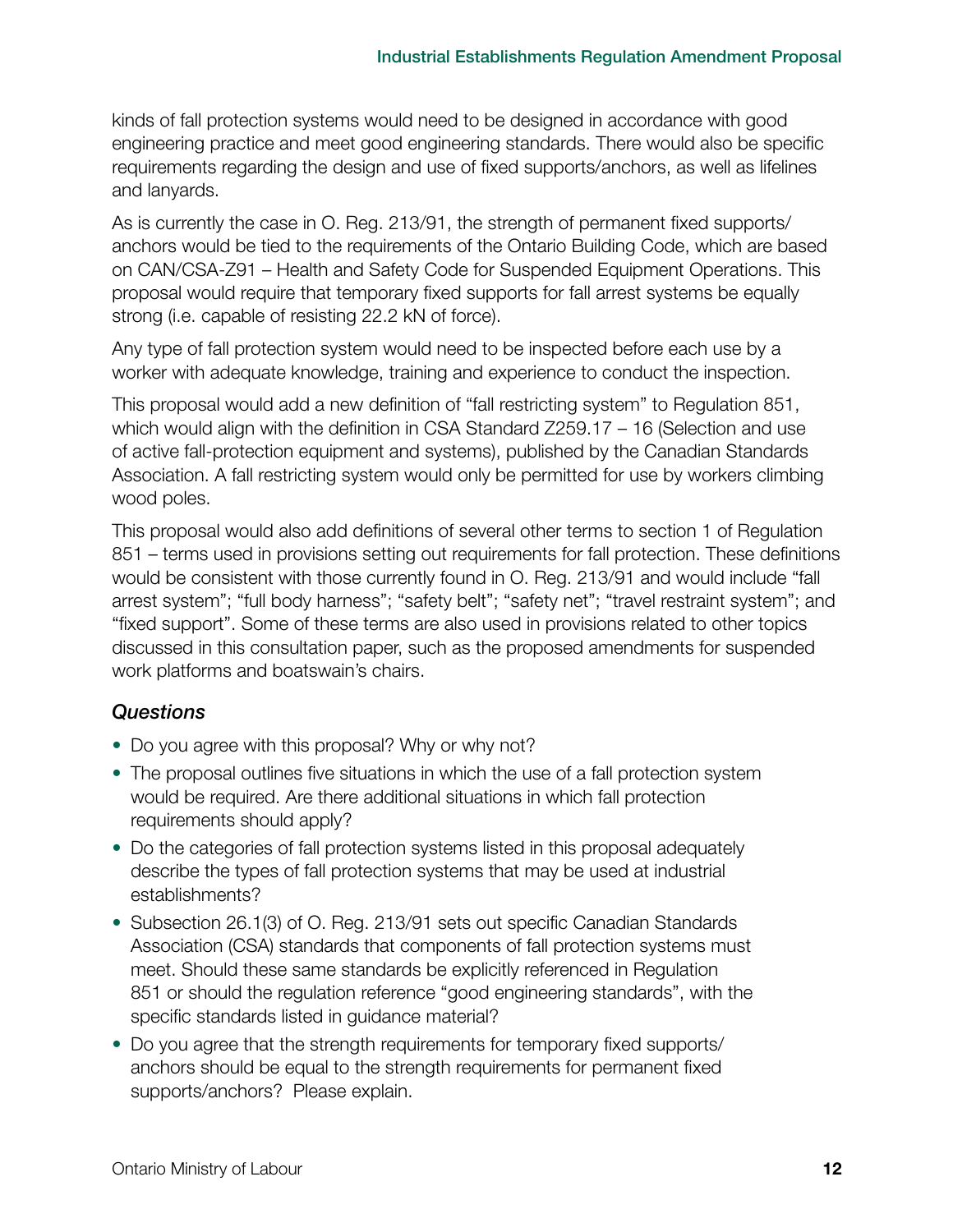- **•** Do you agree with the proposed exemptions for certain workers? What protections should be specified for these workers?
- **•** Are there other workers or types of work that should be exempt from all or part of the requirements to use a fall protection system, and why?

# **Traffic Management**

#### *Rationale*

Workers can be at risk of serious injury or death due to hazards from vehicles and powered mobile equipment at industrial establishments, unless proper controls are in place. There have been a number of workers at industrial establishments who have been killed by moving vehicles or equipment, including signallers who were killed by vehicles they were directing. Vehicles or powered mobile equipment can also damage property, such as racks.

The ministry is therefore proposing to clarify and strengthen requirements in Regulation 851 to better protect the safety of those workers who work in proximity to vehicles and powered mobile equipment.

#### *Current Regulatory Requirements in Regulation 851 (Industrial Establishments)*

**20.** Barriers, warning signs or other safeguards for the protection of all workers in an area shall be used where vehicle or pedestrian traffic may endanger the safety of any worker.

## *Proposed Amendments*

The ministry is proposing to amend section 20 in Regulation 851 to require that, where practicable:

- **•** Designated walkways be used to separate pedestrian traffic from areas where vehicles or powered mobile equipment operate; and
- **•** Clearly visible warning signs be posted.

In addition, where vehicular traffic or powered mobile equipment traffic at an industrial establishment may endanger the safety of any worker, he or she would have to be protected from injury by any of the following that would be appropriate in the circumstances to protect workers:

- **•** Barriers or other safeguards;
- **•** Other measures and procedures.

Other measures and procedures could include traffic signals, back-up alarms on equipment, speed limits, restricting pedestrian access to certain areas, or taking measures to make equipment or workers more visible.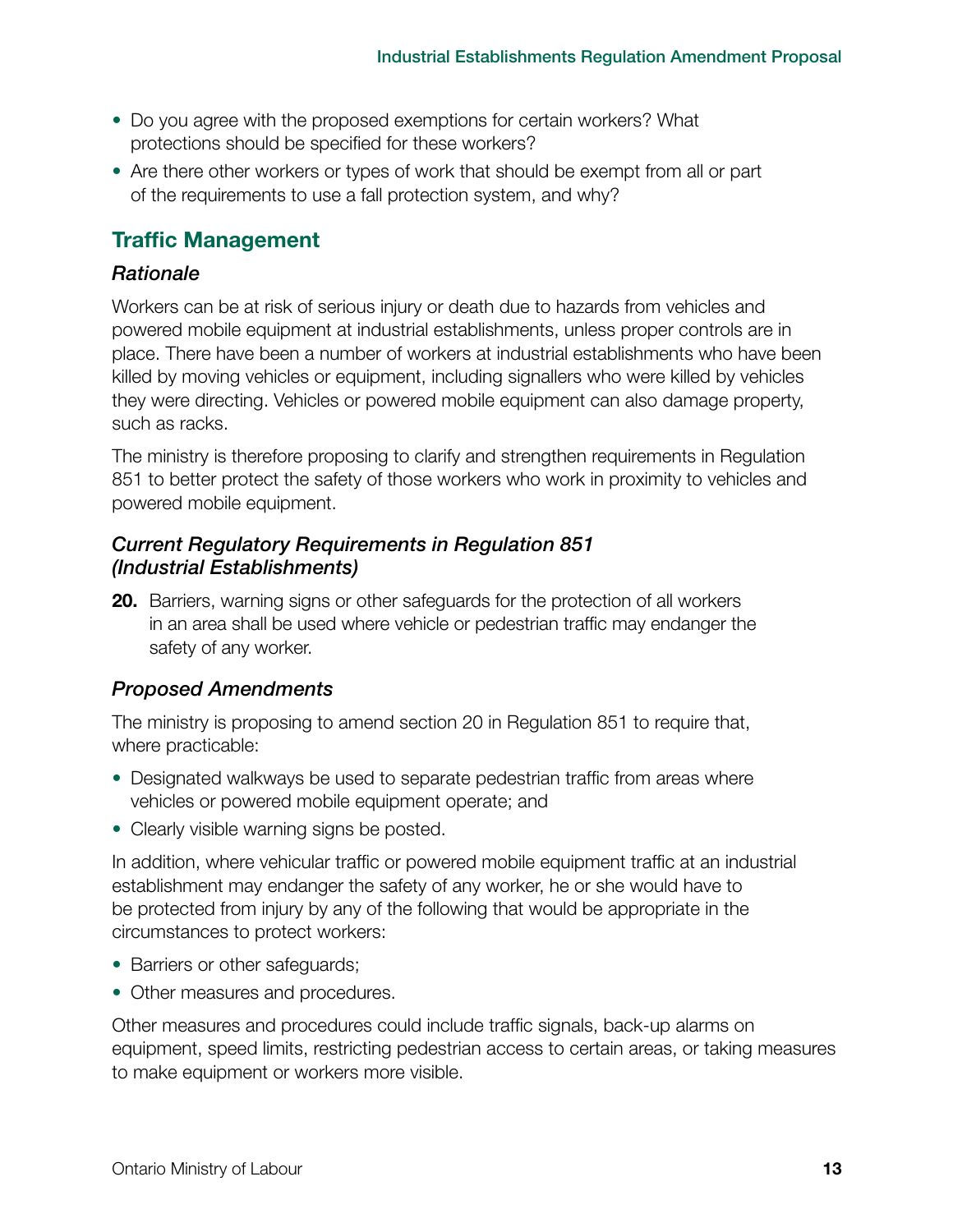This proposal would mean that the amended section 20 would not only address hazards to pedestrians from vehicles or powered mobile equipment, but also hazards to operators, for example from collisions or backing over the lip of a pit.

#### *Questions*

- **•** Do you agree with this proposal? Why or why not?
- **•** Other provinces specifically require workplaces to consider and/or implement other specific measures, such as traffic control or signalling systems, speed limits, or audible or visible warning devices. Are there other measures or procedures that you think should be explicitly mentioned in the regulation, in addition to those outlined above? If yes, please specify which ones and why.
- **•** Are there any areas in industrial establishments or types of workplaces in which it would be difficult to implement the proposed requirements?

# **Traffic Management Program**

#### *Rationale*

A written traffic management program can help workplaces manage and more effectively control these particular hazards, thereby improving worker health and safety. While there is a requirement for a written traffic management program in section 105.1 of Regulation 854 (Mines and Mining Plants), there is no similar requirement in Regulation 851. This proposal would bring Regulation 851 into greater alignment with the mining sector.

## *Current Regulatory Requirements in Regulation 851 (Industrial Establishments)*

None.

#### *Proposed Amendments*

The ministry is proposing that a new requirement be added to Regulation 851 for employers to develop and maintain a written traffic management program to address the hazards arising from the movement of powered mobile equipment at the workplace. The written program would support the proposed changes to section 20 outlined in this consultation paper. Such a program would only be required where powered mobile equipment is operated or used at an industrial establishment.

The written program would have to be reviewed as often as necessary to continue to protect workers, and in any case at least annually. The employer would be required to provide a copy of the written program to the joint health and safety committee or health and safety representative, if any.

This proposal would also add a new definition to Regulation 851 – "powered mobile equipment" would mean self-propelled equipment that is designed to operate on land in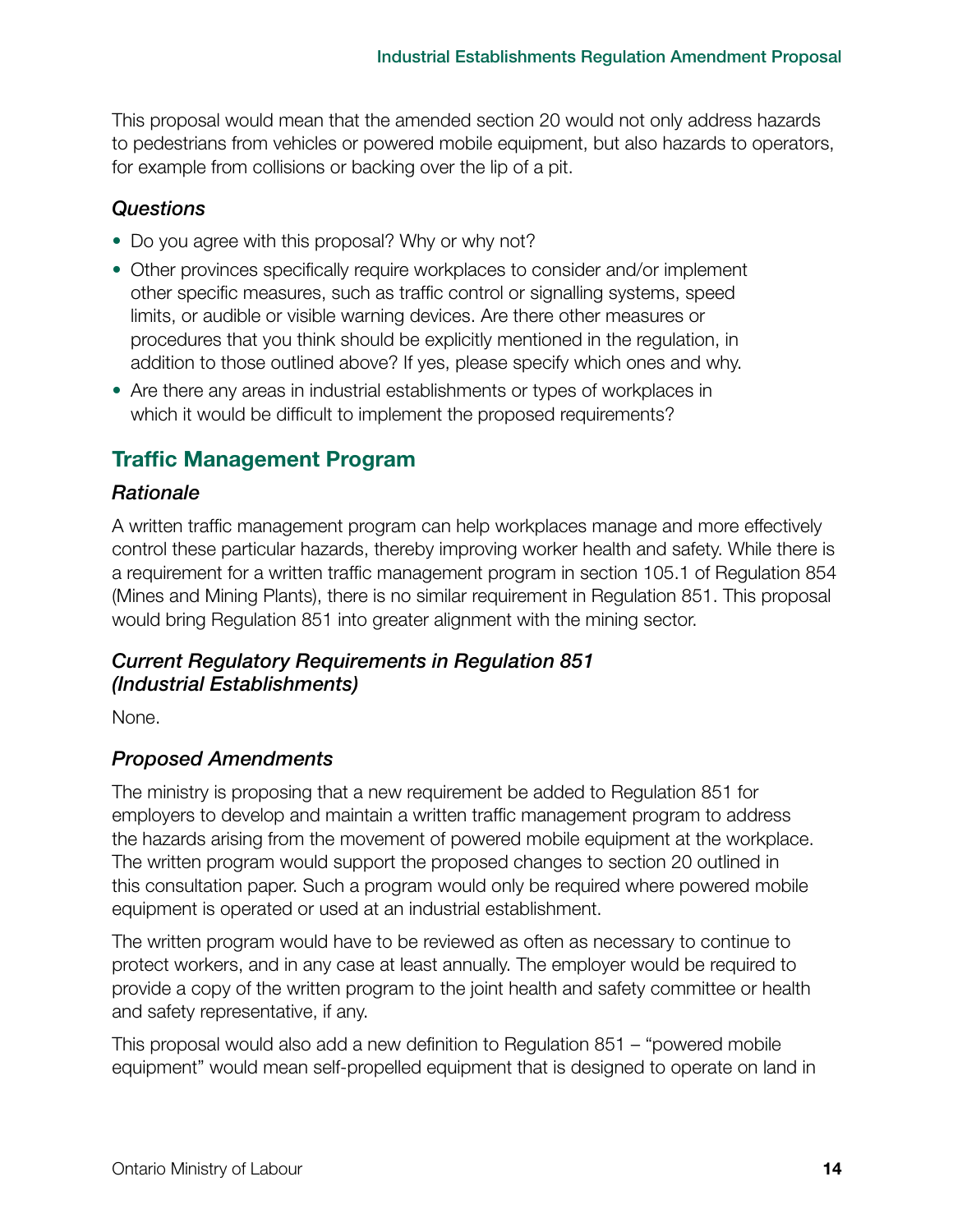conditions other than a public highway, and to manipulate or move material or provide a work platform for workers.

#### *Questions*

- **•** Do you agree with the proposal? Why or why not?
- **•** Are there other types of vehicles or equipment for which a written traffic management program should be required? If yes, please specify what types and why.

# **Signallers – When Required**

#### *Rationale*

Regulation 851 already requires signallers to work with the operators of vehicles, mobile equipment, cranes or similar material handling equipment in certain circumstances. However, there may be situations other than those involving the handling of material where the use of a signaller may also appropriate. Therefore, the ministry is proposing to clarify when a signaller must be used at industrial establishments.

#### *Current Regulatory Requirements in Regulation 851 (Industrial Establishments)*

- **56.** Where the operator of a vehicle, mobile equipment, crane or similar material handling equipment does not have a full view of the intended path of travel of the vehicle, mobile equipment, crane or similar material handling equipment or its load, the vehicle, mobile equipment, crane or similar material handling equipment shall only be operated as directed by a signaller [….]
- **60.** (2) Subject to section 42.2, where a vehicle, crane or similar equipment is operated near a live power line, and it is possible for any part of the vehicle, crane or similar equipment or its load to make contact with the live power line,
	- (a) a worker shall be stationed within the view of the operator to warn the operator when any part of the equipment is approaching the minimum distance from the live power line;
- **113.** A log shall be loaded or unloaded only when,
	- (a) the requirements of section 56 are met;

#### *Proposed Amendments*

This proposal would amend section 56 of Regulation 851 to require signallers to assist the operators of powered mobile equipment, or a vehicle or trailer that is designed and primarily used to move or transport material, if a person or the operator could be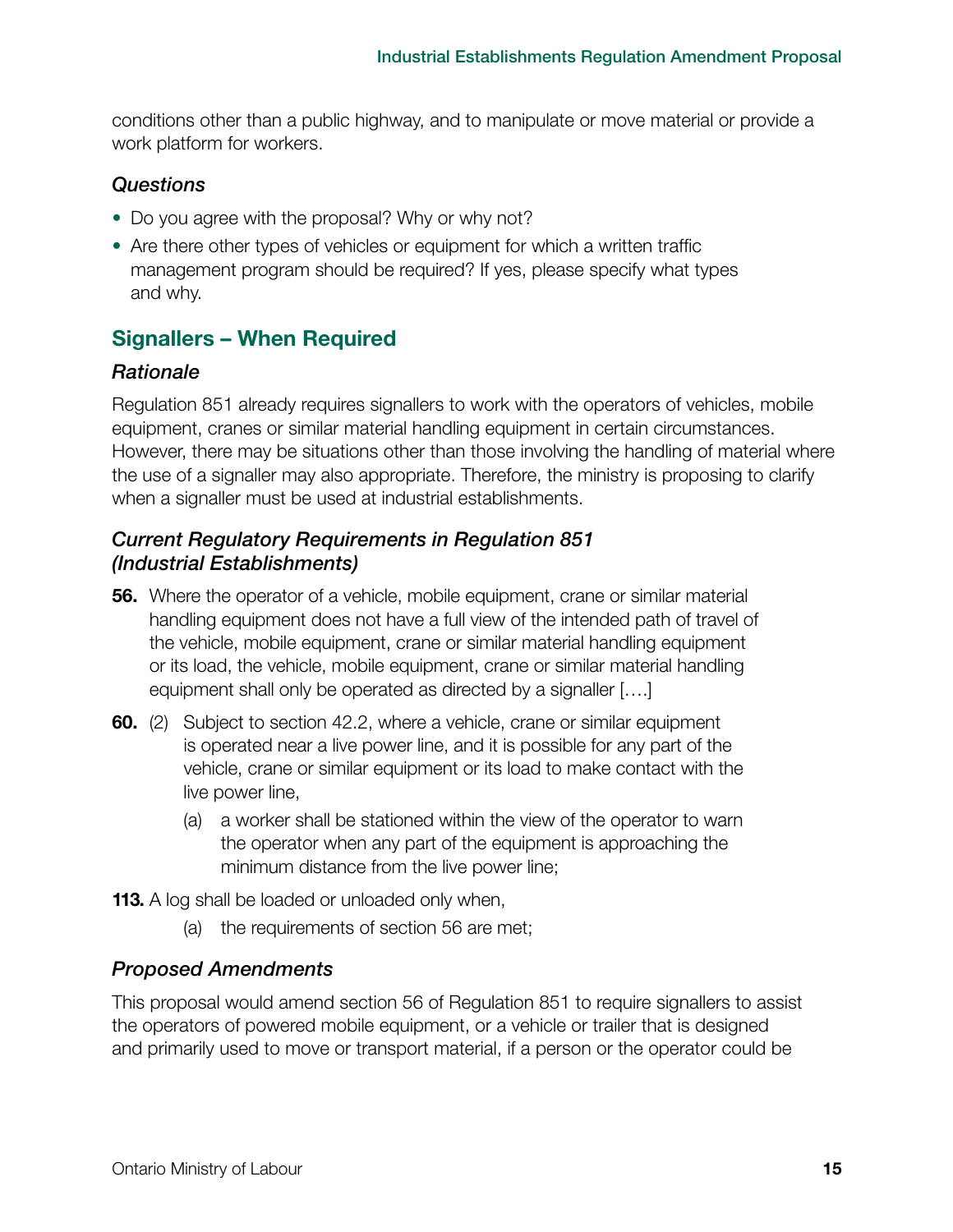endangered by the powered mobile equipment, vehicle, trailer, or their load, and either one of the following conditions exists:

- **•** the operator's view of the intended path of travel of the powered mobile equipment, or the vehicle or trailer is obstructed; or,
- **•** the operator's view of the intended path of travel of the load is obstructed.

In addition, this proposal would set out a separate requirement for signallers where the operator of a crane or hoist does not have a clear and unobstructed view of the boom, jib, load line, load hook and load throughout the whole range of the hoisting operation.

This proposal would result in consequential amendments to section 60 to harmonize the language used to refer to signallers required when vehicles, powered mobile equipment or cranes approach high voltage lines. There would also be consequential amendments to section 113 regarding unloading logs.

## *Questions*

- **•** Do you agree with the proposal? Why or why not?
- **•** Are there other classes of vehicles or equipment that should always require signallers? If yes, which ones, and why?
- **•** Are there locations or situations where requiring the use of signallers would not be appropriate?

# **Signallers – Procedures**

As previously mentioned, workers acting as signallers have been killed by vehicles they were directing. The ministry is proposing to include more specific procedures for signallers in Regulation 851, aligning these with the detailed requirements in O. Reg. 213/91 (Construction Projects). This more comprehensive set of rules would better protect workers who have to perform the work of a signaller in industrial establishments.

## *Current Regulatory Requirements in Regulation 851 (Industrial Establishments)*

**56.** … a signaller who is a competent person and who is stationed

- (a) in full view of the operator;
- (b) with a full view of the intended path of travel of the vehicle, mobile equipment, crane or similar material handling equipment and its load; and
- (c) clear of the intended path of travel of the vehicle, mobile equipment, crane or similar material handling equipment and its load.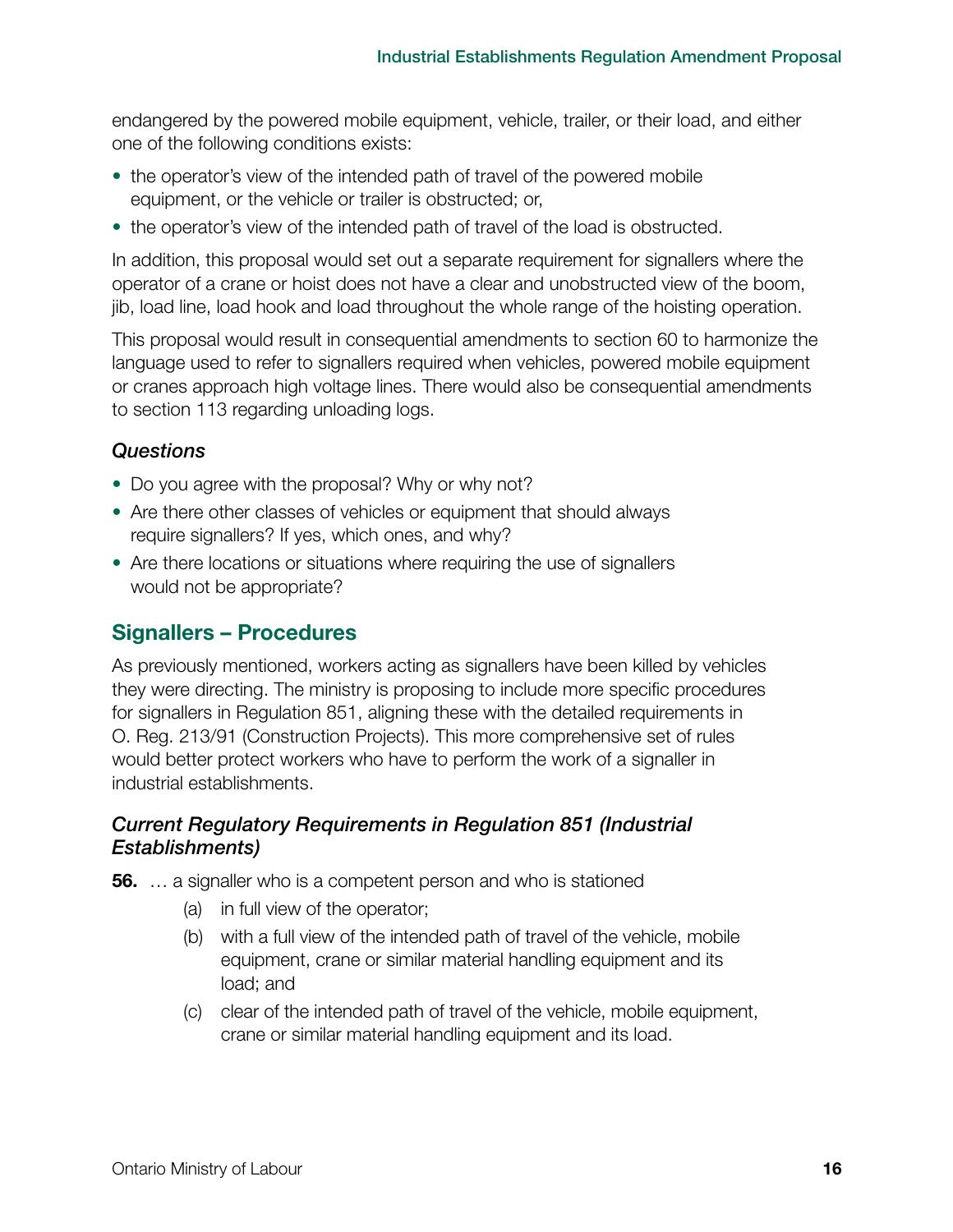The Ministry is proposing to add new requirements to Regulation 851 for employers to develop and maintain written procedures for operators and signallers, where the regulation or the written traffic management program requires the use of a signaller.

Employers would also have to ensure that a signaller receives appropriate instruction and training in the work to be performed and in the procedures to be followed before the signaller performs that kind of work. There would be an additional requirement to instruct and train the operator where the operator is a worker of the employer.

Under this proposal, the operator and the signaller would be required to;

- **•** follow the procedures established by the employer for signallers and operators;
- **•** discuss the procedures with each other before commencing the work; and
- **•** communicate by means of a telecommunication system or, where visual signals are clearly visible to the operator, by means of prearranged visual signals.

Furthermore, in alignment with O. Reg. 213/91 a signaller would need to:

- **•** perform no other work while performing work as a signaller;
- **•** wear high visibility safety apparel;
- **•** have a clear view of and be clear of the intended path of travel of the vehicle, trailer, powered mobile equipment, crane or its load;
- **•** be in full view of the operator; and
- **•** watch the part of the vehicle, trailer, powered mobile equipment, crane or its load whose path of travel the operator cannot see.

#### *Questions*

**•** Do you agree with this proposal? Why or why not?

# **High Visibility Safety Apparel**

#### *Rationale*

Fatalities, injuries and 'close calls' can occur when powered mobile equipment comes into contact with workers who act as signallers. In these situations, the lack of visibility of these workers may be a contributing factor. The use of high visibility safety apparel can help prevent these kinds of workplace incidents from happening by increasing the visibility of signallers.

There are requirements for signallers to wear high visibility safety apparel in O. Reg. 213/91 (Construction Projects), but there are no similar requirements in Regulation 851. Regulation 854 (Mines and Mining Plants) also requires workers underground and certain workers on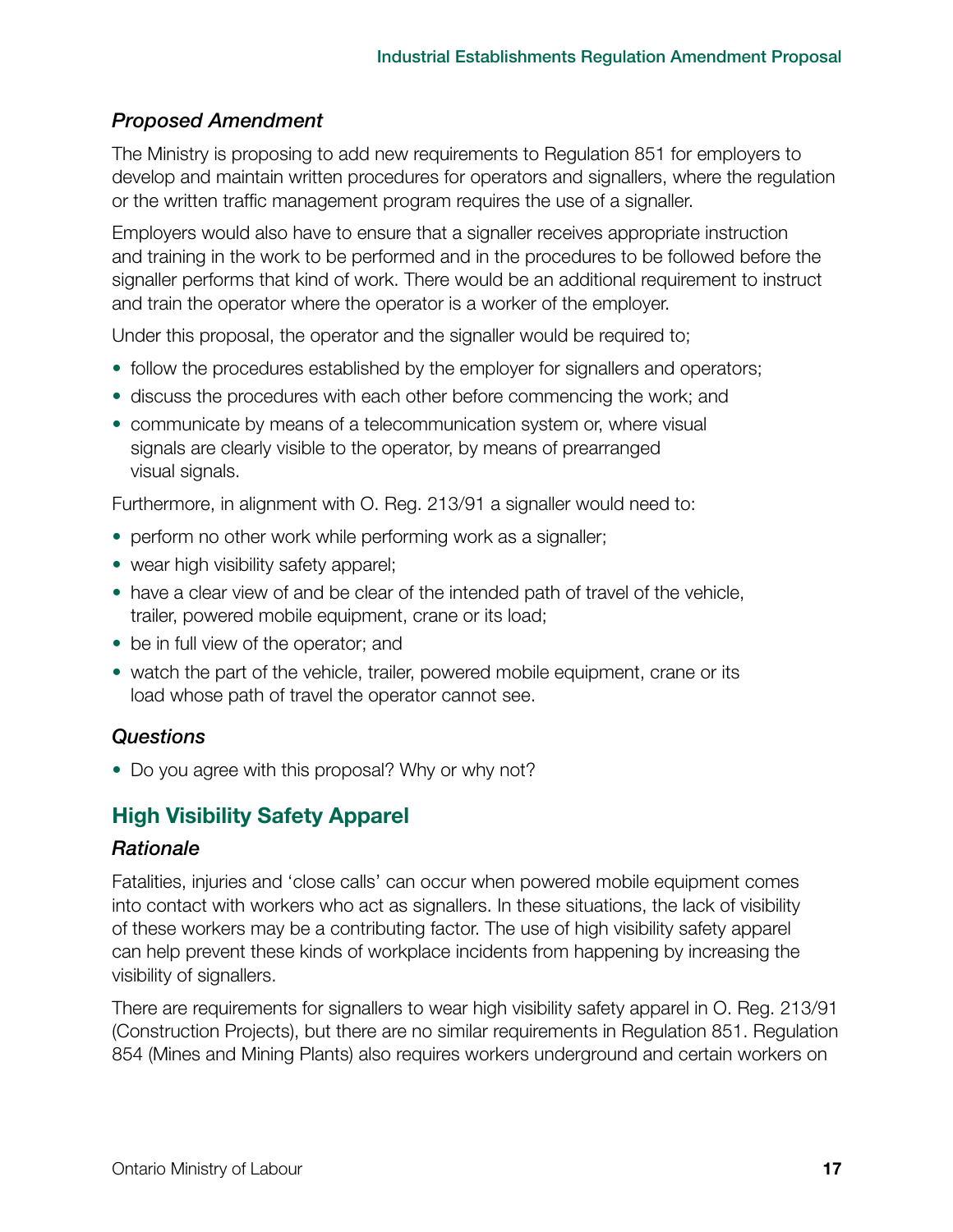surface to wear high visibility safety apparel. This proposal would better align requirements for high visibility safety apparel across Ontario workplaces.

#### *Current Regulatory Requirements in Regulation 851 (Industrial Establishments)*

None.

#### *Proposed Amendments*

The ministry is proposing to add requirements to Regulation 851 for signallers to wear high visibility safety apparel. This apparel would need to:

- **•** be appropriate in the circumstances to protect the worker from the hazards to which he or she is likely to be exposed;
- **•** meet the design requirements for Class 1 or 2 set out in CSA Standard Z96-15, (High-visibility safety apparel); and
- **•** contrast with the background environment in the workplace.

In addition, this proposal would require that a signaller wear bands of retro-reflective or combined-performance retro-reflective material encircling each arm and leg if signalling between sunset and sunrise. These bands would need to be at least 50 mm wide.

This proposal would require that all high visibility safety apparel and all retro-reflective or combined-performance retro-reflective materials be maintained in good condition so they adequately visually identify a worker.

## *Questions*

- **•** Do you agree with this proposal? Why or why not?
- **•** Would the proposed requirements for high-visibility safety apparel be appropriate for all workers who perform work as signallers at industrial establishments? Are there certain workers for whom the above proposal would not be appropriate?

# **Storage Racks**

#### *Rationale*

Steel storage racks are common in industrial establishments, especially in distribution warehouses or in the storage areas of retail stores. These racks are often used to store large quantities of material and, in addition, are often loaded and unloaded with powered mobile equipment, which increases the potential for rack damage. If the racks are not properly installed, maintained and repaired, workers could be injured or killed by falling material or collapsing shelves.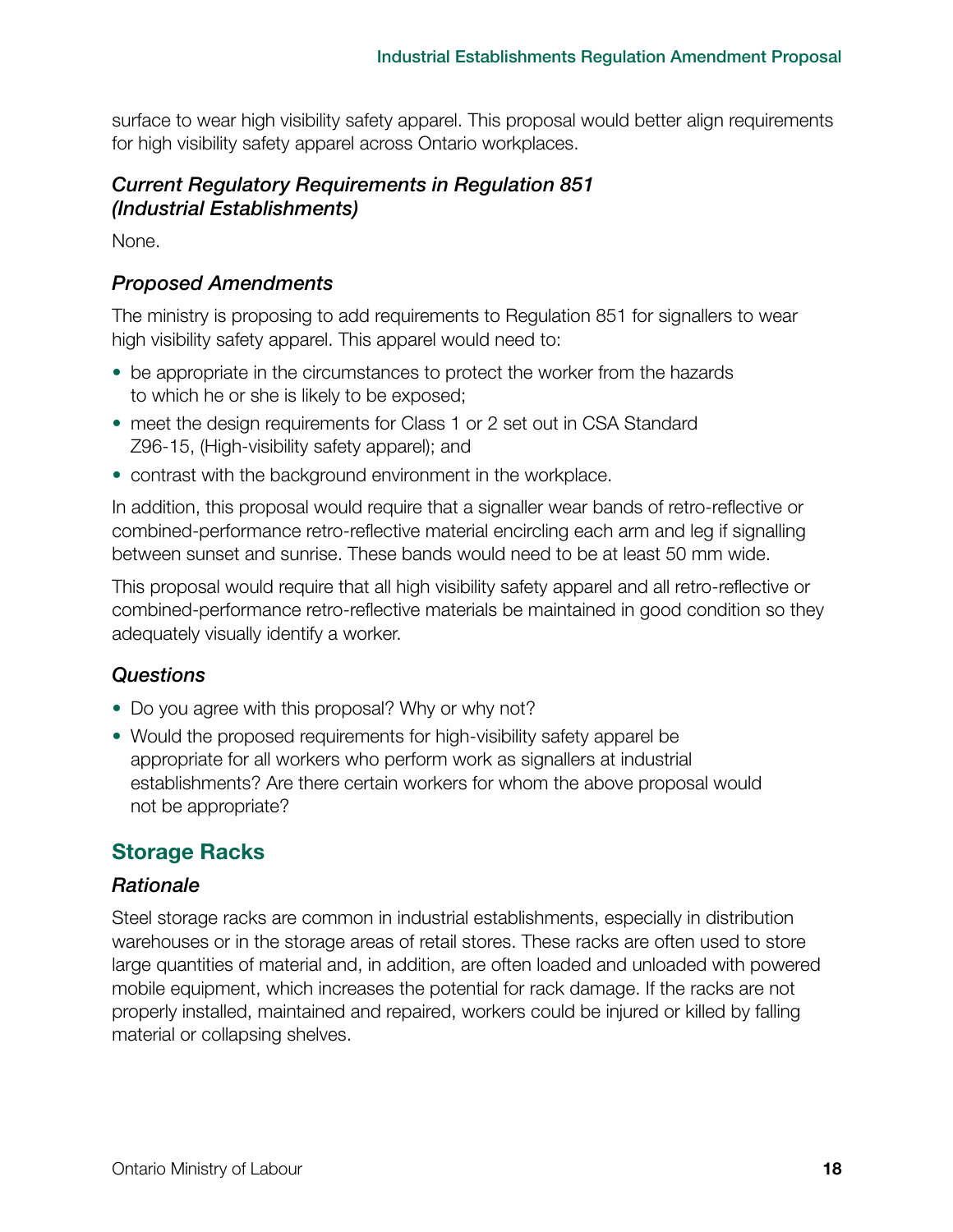The ministry is proposing to add new, specific requirements for storage racks into Regulation 851. The proposed amendments would align with *[new provisions](https://www.worksafebc.com/en/health-safety/tools-machinery-equipment/storage-racks)* in British Columbia that came into effect January 1, 2018.

## *Current Regulatory Requirement in Regulation 851 (Industrial Establishments)*

None.

#### *Proposed Amendments*

This proposal deals with storage racks that are 2.4 m (8 ft) or taller in height (measured from the floor to the top of the highest shelf of the storage rack) or to those under 2.4 m in height if the materials and products are loaded/unloaded off the storage rack by other than manual means.

Shelving and display features used for retail purposes would be excluded from any new requirements. However, worker health and safety would continue to be protected by current provisions in the OHSA and Regulation 851.

This proposal would add a new definition of "storage rack" to Regulation 851. A storage rack would be defined to mean a combination of steel frames, beams and associated accessories used, once assembled into a structure, to support materials and products. The definition would include pallet racks and cantilever racks.

This proposal would require an employer to ensure that a storage rack is:

- **•** capable of safely supporting the items stored on it;
- **•** designed and constructed in accordance with good engineering practice;
- **•** inspected at regular intervals that will prevent the development of unsafe work conditions; and
- **•** regularly maintained.

The employer would also need to ensure that

- **•** the rated capacity of the storage rack is posted near the storage rack where it is visible to workers;
- **•** the instructions of the manufacturer or a professional engineer for safely loading, unloading and maintaining the storage rack are readily available at the workplace; and
- **•** records setting out the design of the storage rack are maintained and made available to an inspector on request.

Under this proposal, an employer would have to ensure the following activities are carried out in accordance with the specifications and/or instructions of the manufacturer or a professional engineer: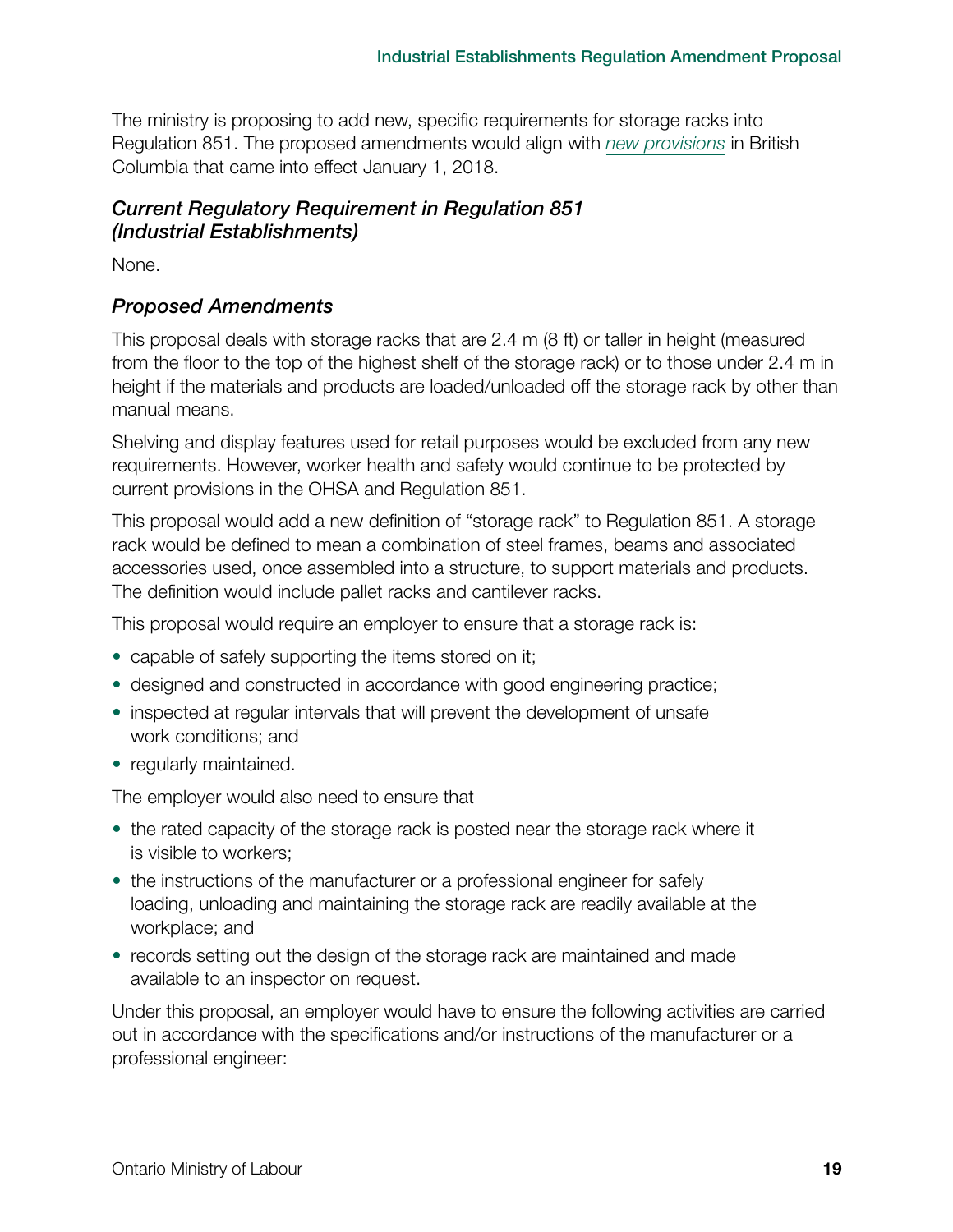- **•** installation and dismantlement;
- **•** use;
- **•** repair of any wear, corrosion, damage or sign of fatigue;
- **•** replacement of any part, including a missing or incompatible part; and
- any structural modification.

This proposal would also require that the employer ensure that the following tasks are carried out by a person with adequate knowledge, training and experience:

- **•** installing or uninstalling a storage rack;
- **•** inspecting the storage rack for wear, corrosion, damage, missing or incompatible parts; and
- **•** making a record of the results of each inspection and providing them to the employer.

If the proposal is adopted, storage racks would no longer be subject to the pre-start health and safety review (PSR) requirements set out in section 7 of Regulation 851. Worker health and safety would be ensured by the above proposal, including the general requirements for a storage rack to be designed and constructed in accordance with good engineering practice and capable of safely supporting the items stored on it.

#### *Questions*

**•** Do you agree with this proposal? Why or why not?

## **Protection against Drowning**

#### *Rationale*

The ministry is proposing to align the drowning protection provisions in Regulation 851 more closely with those in O. Reg. 213/91 (Construction Projects) and O. Reg. 67/93 (Health Care and Residential Facilities), by allowing workers to wear personal flotation devices (PFD) as an alternative to lifejackets in certain circumstances. PFDs are often more comfortable to wear, and may allow a worker to perform work more effectively.

#### *Current Regulatory Requirement in Regulation 851 (Industrial Establishments)*

- **86.** Where a worker is exposed to the hazard of falling into liquid that is of sufficient depth for a life jacket to be effective as protection from the risk of drowning, there shall be an alarm system and rescue equipment, appropriate in the circumstances, to ensure the worker's rescue from the liquid and,
	- (a) the worker shall wear a life jacket; or
	- (b) the employer shall develop written measures and procedures to prevent the worker from drowning and shall implement them.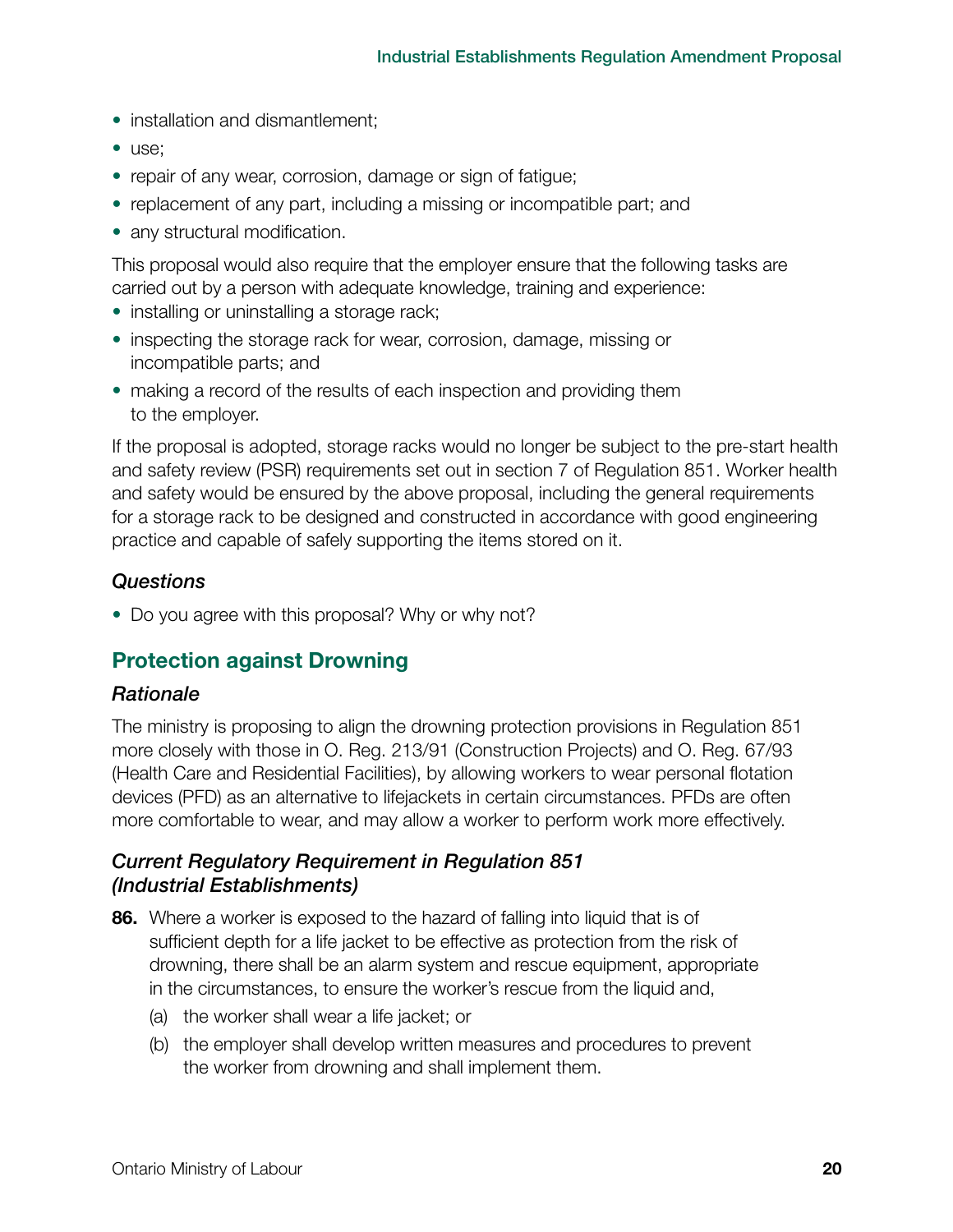This proposal would require a worker to wear a life jacket or PFD that is appropriate in the circumstances where he or she is exposed to the risk of drowning and the liquid is of sufficient depth for the protective equipment to be effective protection.

Alternatively, as is currently allowed by Regulation 851, an employer could develop and implement written measures and procedures to protect workers from drowning.

As currently set out in Regulation 851, an employer would also need to ensure that there are appropriate alarm systems and rescue equipment. This proposal would clarify that:

- **•** the alarm system must be capable of warning workers of the necessity of carrying out a rescue operation, and
- **•** rescue equipment must be appropriate in the circumstances and readily accessible, in order to ensure the worker's rescue.

If a worker is protected from the hazard of drowning by a guardrail, personal fall protection equipment, or other means, the provisions for drowning protection would not apply.

#### *Questions*

**•** Do you agree with this proposal? Why or why not?

# **Eyewash Stations and Deluge Showers**

## **Rationale**

Biological and chemical substances found in industrial establishments that come into contact with the eyes or skin can cause worker injuries. Regulation 851 requires eyewash fountains and quick-acting deluge showers currently. The ministry is proposing to align these requirements more closely with those in Regulation 854 (Mines and Mining Plants), to also allow for the use of antidotes, flushing fluids or washes, where appropriate.

As well as clarifying requirements regarding eye wash stations and showers, this change would better protect workers who are at risk of eye or skin injury due to these chemical hazards.

## *Current Regulatory Requirement in Regulation 851 (Industrial Establishments)*

- **124.** Where a worker is exposed to a potential hazard of injury to the eye due to contact with a biological or chemical substance, an eyewash fountain shall be provided.
- **125.** Where a worker is exposed to a potential hazard of injury to the skin due to contact with a substance, a quick-acting deluge shower shall be provided.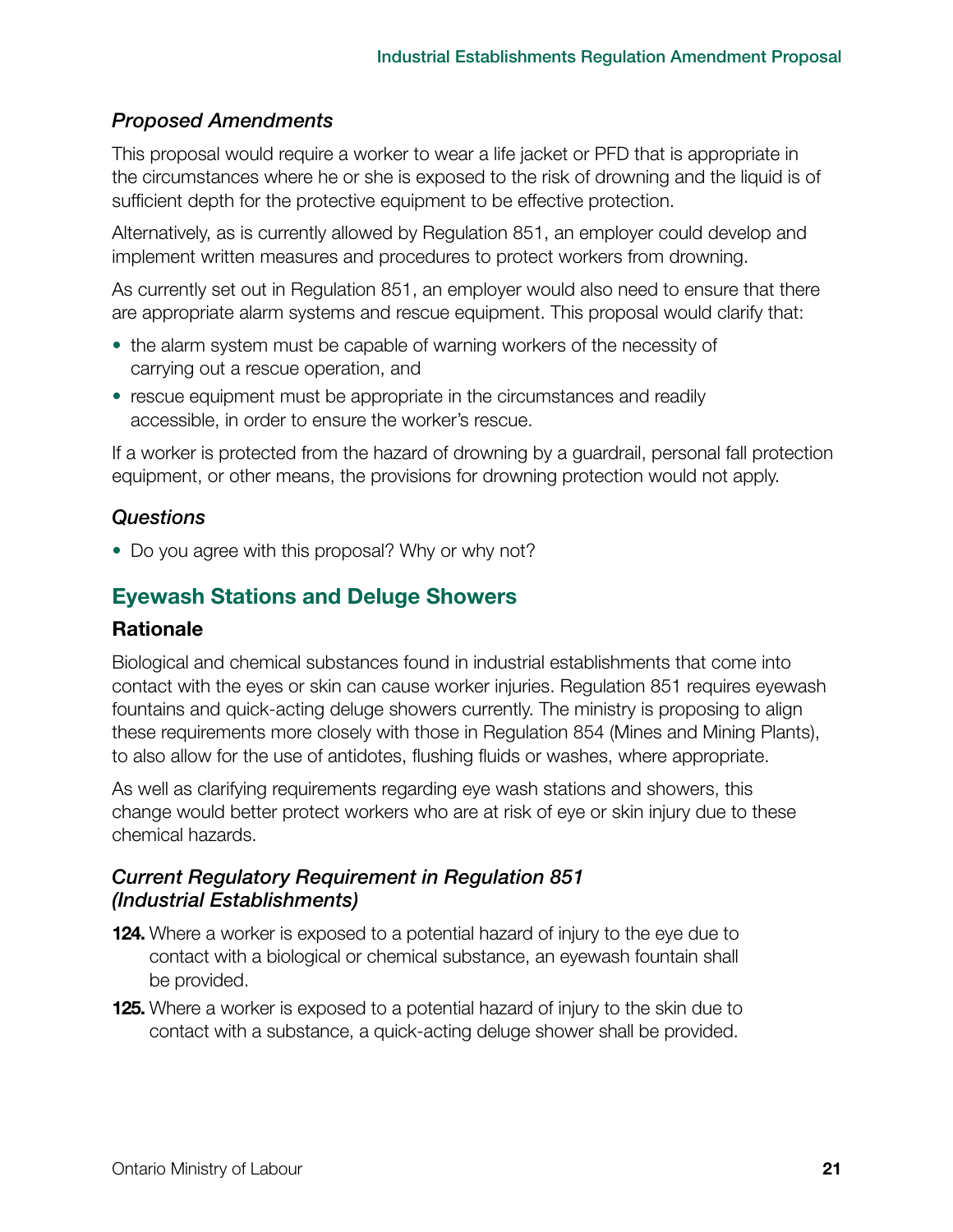Proposed amendments would require that, where a worker is exposed to a potential hazard of injury to the eye or skin due to contact with a biological or chemical substance, an employer must keep or install any of the following that would be appropriate to protect the worker from the hazard to which he or she is exposed:

- (a) antidotes, flushing fluids or washes;
- (b) eye wash facilities; and
- (c) quick-acting emergency showers.

An eyewash facility or emergency shower would need to be located or installed in a conspicuous place as near as practicable, and in any case not more than 17 metres (55 feet), from where the substance is being used or kept in the workplace.

An antidote, flushing fluid or wash would need to be readily accessible to workers and located in a conspicuous place as near as practicable to where the substance is kept or used. In addition, instructions for their use would need to be kept as near to this location as practicable.

The proposal would also require that a worker's access route to the methods of protection mentioned above be unimpeded, and would require that workers be instructed or trained in the use of the protection methods in their workplace.

The proposed amendments would provide employers with more flexibility in determining appropriate protection methods by allowing for the use of antidotes, flushing fluids and washes, in addition to eye wash facilities and emergency showers.

## *Questions*

**•** Do you agree with this proposal? Why or why not?

# **Equivalency**

Section 2 of Regulation 851 provides for equivalency but is not fully harmonized with similar provisions found in section 3 in both O. Reg. 213/91 (Construction Projects) and Reg. 854 (Mines and Mining Plants). The ministry is proposing amendments to harmonize these provisions. These equivalency provisions allow workplace parties to vary from certain regulatory requirements if specified conditions are met.

## *Current Regulatory Requirements in Regulation 851 (Industrial Establishments)*

**2.** In applying this Regulation, the composition, design, size and arrangement of any material, object, device or thing may vary from the composition, design, size or arrangement prescribed in this Regulation where the factors of strength, health and safety are equal to or greater than the factors of strength, health and safety in the composition, design, size or arrangement prescribed.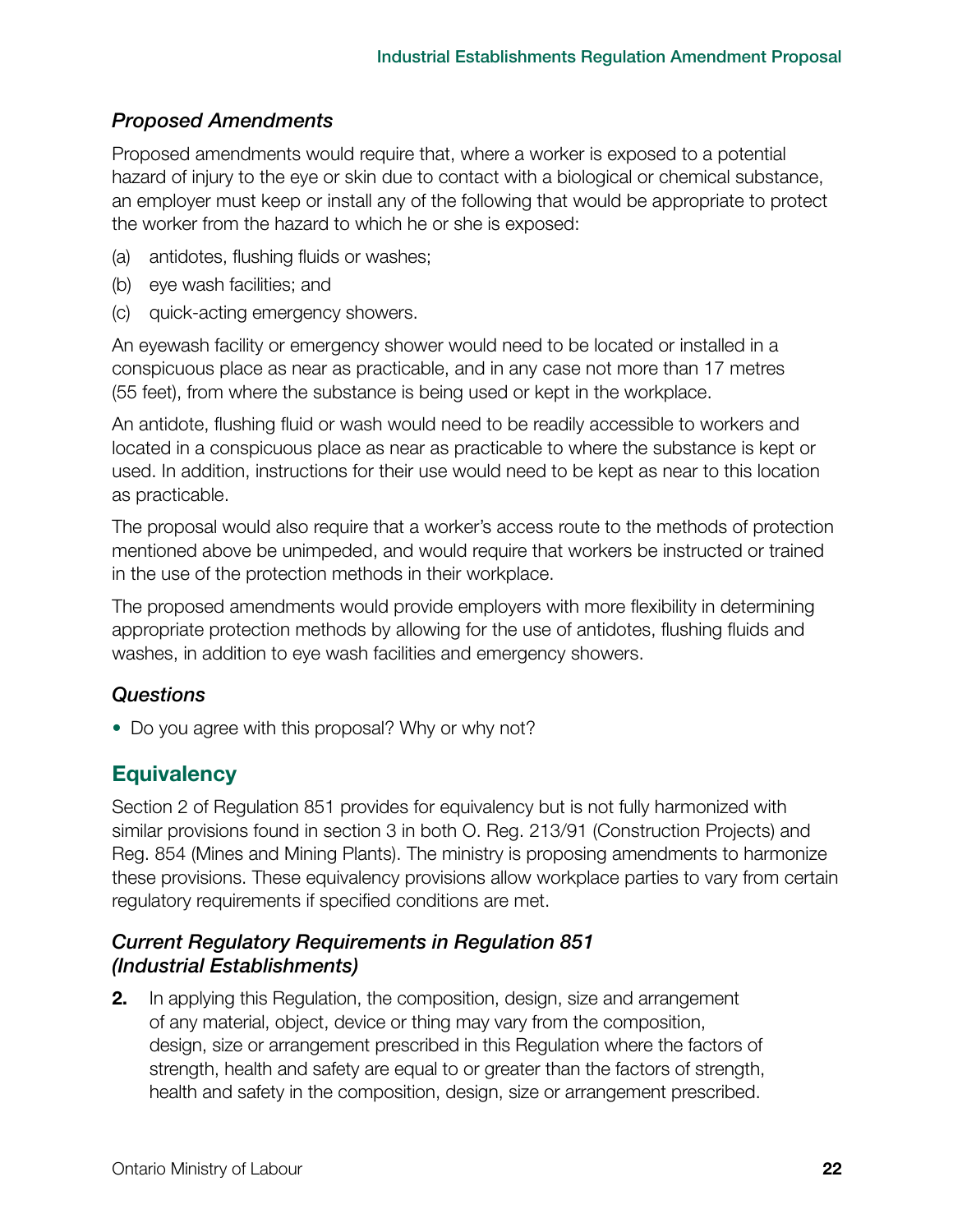Section 2 of Regulation 851 currently allows for a variation of the composition, design, size or arrangement of a material, object device or thing required by the regulation. A variance is only allowed if the alternate composition, design, size or arrangement would protect the health and safety of workers to at least the same level.

It is proposed that this section be amended to also allow that a procedure required by the regulation could be varied if the alternate procedure would protect the health and safety of workers to at least the same level. Only a procedure already in the regulation could be varied by another procedure – a procedure would not be able to replace the requirement for something physical, such as a safeguard.

Furthermore, it is proposed that this section be amended to specify that employers or owners are workplace parties who could decide upon a variance. These parties would have to give written notice of the variance to the joint health and safety committee or the health and safety representative, if any, and the trade union, if any.

## *Questions*

**•** Do you agree with this proposal? Why or why not?

## **Other Items**

#### *Rationale*

The ministry is proposing to replace references to "mobile equipment", "powered equipment" and "material handling equipment" in sections 54, 58 and 59 of Regulation 851 with "powered mobile equipment", which, if this proposal is approved, would be defined as self-propelled equipment that is designed to operate on land other than a public highway, and to manipulate, move or carry material or provide a work platform for workers.

#### *Questions*

**•** Do you agree with this proposal? Why or why not?